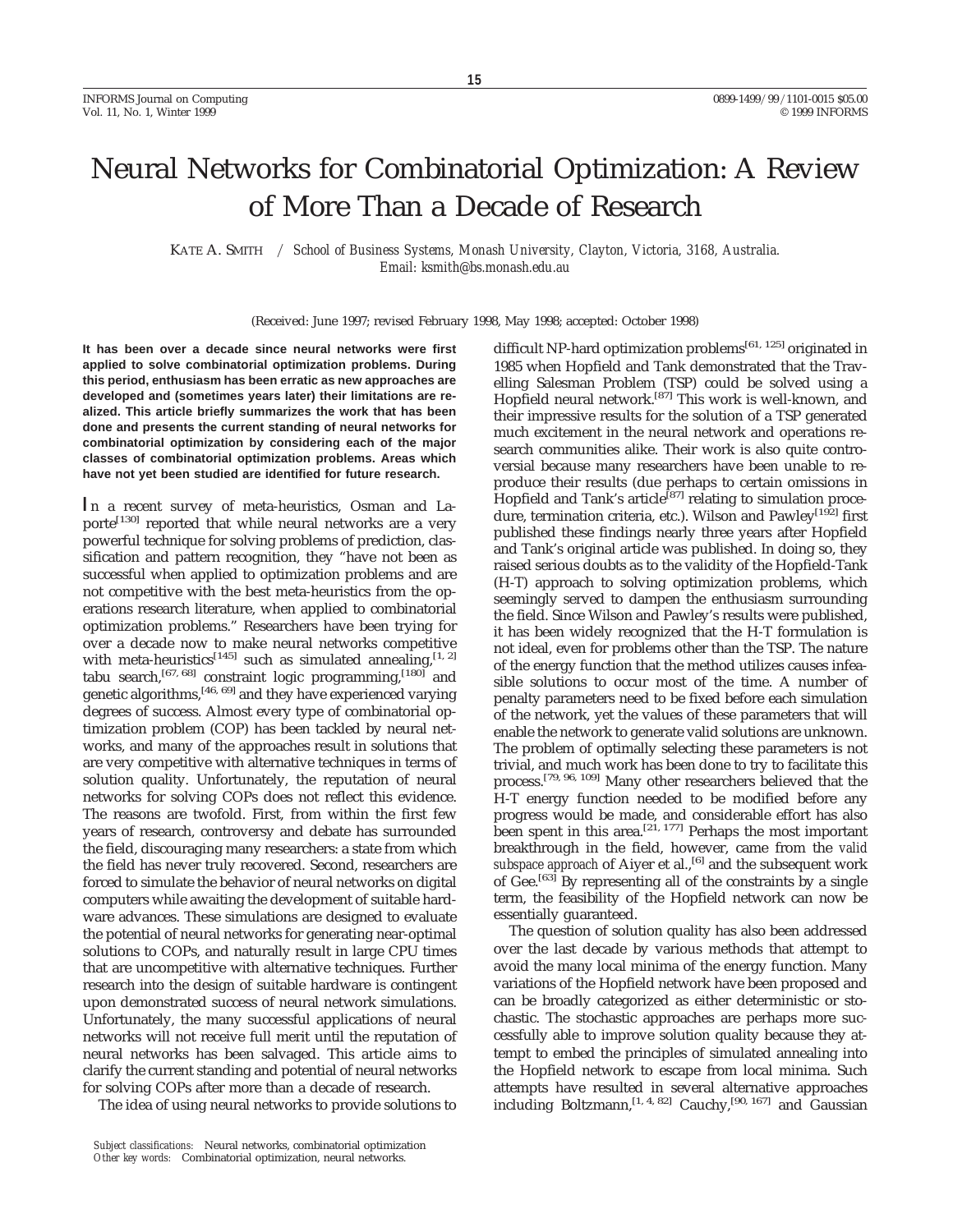Machines,<sup>[8]</sup> which are able to compete effectively with other techniques in terms of solution quality.

The other main neural network approach to combinatorial optimization is based on Kohonen's Self-Organizing Feature Map.<sup>[101]</sup> While much of the Hopfield network literature is focused on the solution of the TSP, a similar focus on the TSP is found in almost all of the literature relating to the use of self-organizing approaches to optimization.<sup>[11, 52, 56]</sup> In this case, the reason is not simply because of the benchmark status of the TSP, but more because the vast majority of these approaches are based upon the *elastic net method.*<sup>[49]</sup> Kohonen's principles of self-organization<sup>[101]</sup> are combined with the concept of an "elastic band" containing a circular ring of neurons that move in the Euclidean plane of the TSP cities, so that the "elastic band" eventually passes through all of the cities and represents the final TSP tour. Such approaches rely upon the fact that the "elastic band" can move in Euclidean space, and that physical distances between the neurons and the cities can be measured in the same space. Self-organizing neural networks have been successfully applied to solve other two-dimensional problems such as vehicle routing $[173, 174]$  and shortest path prob $lems.$ <sup>[164]</sup> Recently, a generalization of the self-organizing map has been proposed to solve generalized quadratic assignment problems, relieving the restriction to two-dimensional problems, and has been applied to solve several optimization problems arising from industrial situations.<sup>[74, 155, 158]</sup>

While further discussion regarding many of these approaches is continued in the following sections of this article, we refer the interested reader to survey articles by Burke and Ignizio,<sup>[25]</sup> Looi,<sup>[120]</sup> Potvin,<sup>[139]</sup> and Sharda<sup>[152]</sup> for comprehensive reviews and discussions of several of the existing neural network techniques for optimization.

#### **1. Hopfield Neural Network Approaches**

In this section, we review Hopfield neural networks and the approach used to solve COPs. We then discuss the criticisms of the technique, and present some of the modifications that have been proposed. Finally, modifications that ensure the feasibility of the final solution, as well as improve the solution quality through hill-climbing, are presented.

#### **1.1 Hopfield Networks**

In his seminal paper<sup>[85]</sup> of 1982, John Hopfield described a new way of modeling a system of neurons capable of performing "computational" tasks. The Hopfield neural network emerged, initially as a means of exhibiting a *contentaddressable memory* (CAM). A general CAM must be capable of retrieving a complete item from the system's memory when presented with only sufficient partial information. Hopfield showed that his model was not only capable of correctly yielding an entire memory from any portion of sufficient size, but also included some capacity for generalization, familiarity recognition, categorization, error correction, and time-sequence retention.

The Hopfield network, as described in [85, 86], comprises a fully interconnected system of *n* computational elements or *neurons*. In the following description, Hopfield's original notation has been altered where necessary for consistency. The strength of the connection, or weight, between neuron *i* and neuron *j* is determined by  $W_{ij}$ , which may be positive or

negative depending on whether the neurons act in an excitatory or inhibitory manner. The internal state of each neuron *ui* is equivalent to the weighted sum of the external states of all connecting neurons. The external state of neuron *i* is given by  $v_i$ , with  $0 \le v_i \le 1$ . An external input,  $i_i$ , to each neuron *i* is also incorporated. The relationship between the internal state of a neuron and its output level in this continuous Hopfield network is determined by an activation function  $g_i(u_i)$ , which is bounded below by 0 and above by 1. Commonly, this activation function is given by

$$
v_i = g_i(u_i) = \frac{1}{2}\left(1 + \tanh\left(\frac{u_i}{T}\right)\right),\tag{1}
$$

where *T* is a parameter used to control the gain (or slope) of the activation function.

In the biological system, *ui* lags behind the instantaneous outputs,  $v_j$ , of the other neurons because of the input capacitance,  $C_i$ , of the cell membrane, the trans-membrane resistance  $R_i$  and the finite impedance  $R_{ij} = W_{ij}^{-1}$  between the output  $v_i$  and the cell body of neuron  $\tilde{i}$ . Thus, the following resistance-capacitance differential equation determines the rate of change of  $u<sub>i</sub>$ , and hence the time evolution of the continuous Hopfield network:

$$
C_i \frac{du_i}{dt} = \sum_j W_{ij} v_j - \frac{u_i}{R_i} + i_i
$$
 (2)  

$$
u_i = g_i^{-1}(v_i).
$$

The same set of equations represents the resistively connected network of electronic amplifiers shown in Figure 1.

The synapse (or weight) between two neurons is now defined by a conductance *Wij*, which connects one of the two outputs of amplifier *j* to the input of amplifier *i*. The connection is made with a resistor of value  $R_{ij} = \|W_{ij}\|^{-1}$ .  $\bar{\text{v}}_i$  is the output of the inverted amplifier. Figure 1 also includes an input resistance, *ri* , for amplifier *i*. However, this value can be eliminated from the equation because  $R_i$  is a parallel combination of  $r_i$  and the  $R_{ij}$ :

$$
\frac{1}{R_i} = \frac{1}{r_i} + \sum_j \frac{1}{R_{ij}}.
$$

For simplicity, each neuron/amplifier is assumed to be identical, so that

$$
g_i = g, \quad R_i = R, \quad \text{and} \quad C_i = C.
$$

Dividing Eq. 2 by  $C$  and redefining  $W_{ij}/C$  and  $i_{i}/C$  to be  $W_{ij}$ and  $i<sub>r</sub>$  respectively, we arrive at the equations of motion:

$$
\frac{du_i}{dt} = \sum_j W_{ij} v_j - \frac{u_i}{\tau} + i_i
$$
 (3)

$$
u_i = g_i^{-1}(v_i) \quad \text{and} \quad \tau = RC.
$$

 $\tau$  is the value of the time constant of the amplifiers, and without loss of generality can be assigned a value of unity, provided the time step of the discrete time simulation of Eq. 3 is considerably smaller than unity. Although this "neural" computational network has been described in terms of an electronic circuit, it has been shown[86] that biological mod-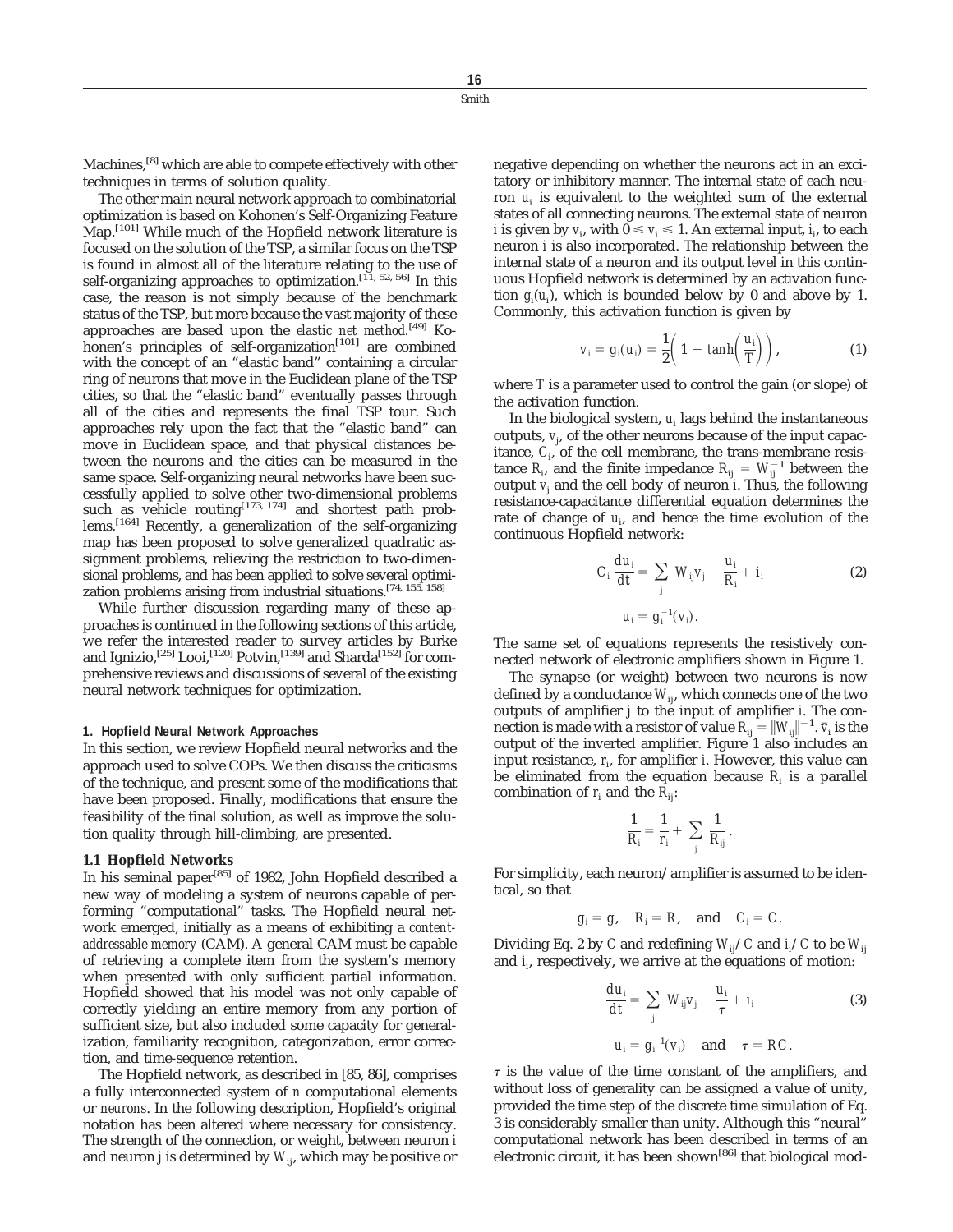Neural Networks for Combinatorial Optimization



**Figure 1.** An electronic circuit representation of the continuous Hopfield neural network.

els with action potentials and excitatory and inhibitory synapses can compute in a similar fashion to this electrical hardware.

For the continuous Hopfield network, a Liapunov function can be constructed for the system, which guarantees convergence to stable states. Consider the energy function,

$$
\mathscr{E}_c = -\frac{1}{2} \sum_i \sum_j v_i W_{ij} v_j - \sum_i i_i v_i + \int_0^{v_i} g_i^{-1}(\mathbf{v}) d\mathbf{v} \qquad (4)
$$

Provided the matrix of weights **W** is symmetric (although Vidyasagar<sup>[183]</sup> has shown that convergence is still possible under some asymmetric conditions), the time derivative of %*<sup>c</sup>* is:

$$
\frac{d\mathcal{E}_c}{dt} = -\sum_i \frac{dv_i}{dt} \left( \sum_j W_{ij} v_j - \frac{u_i}{\tau} + i_i \right)
$$

$$
= -\sum_i \left( \frac{dv_i}{dt} \right) \left( \frac{du_i}{dt} \right)
$$

$$
= -\sum_i g_i^{-1} (v_i) \left( \frac{dv_i}{dt} \right)^2.
$$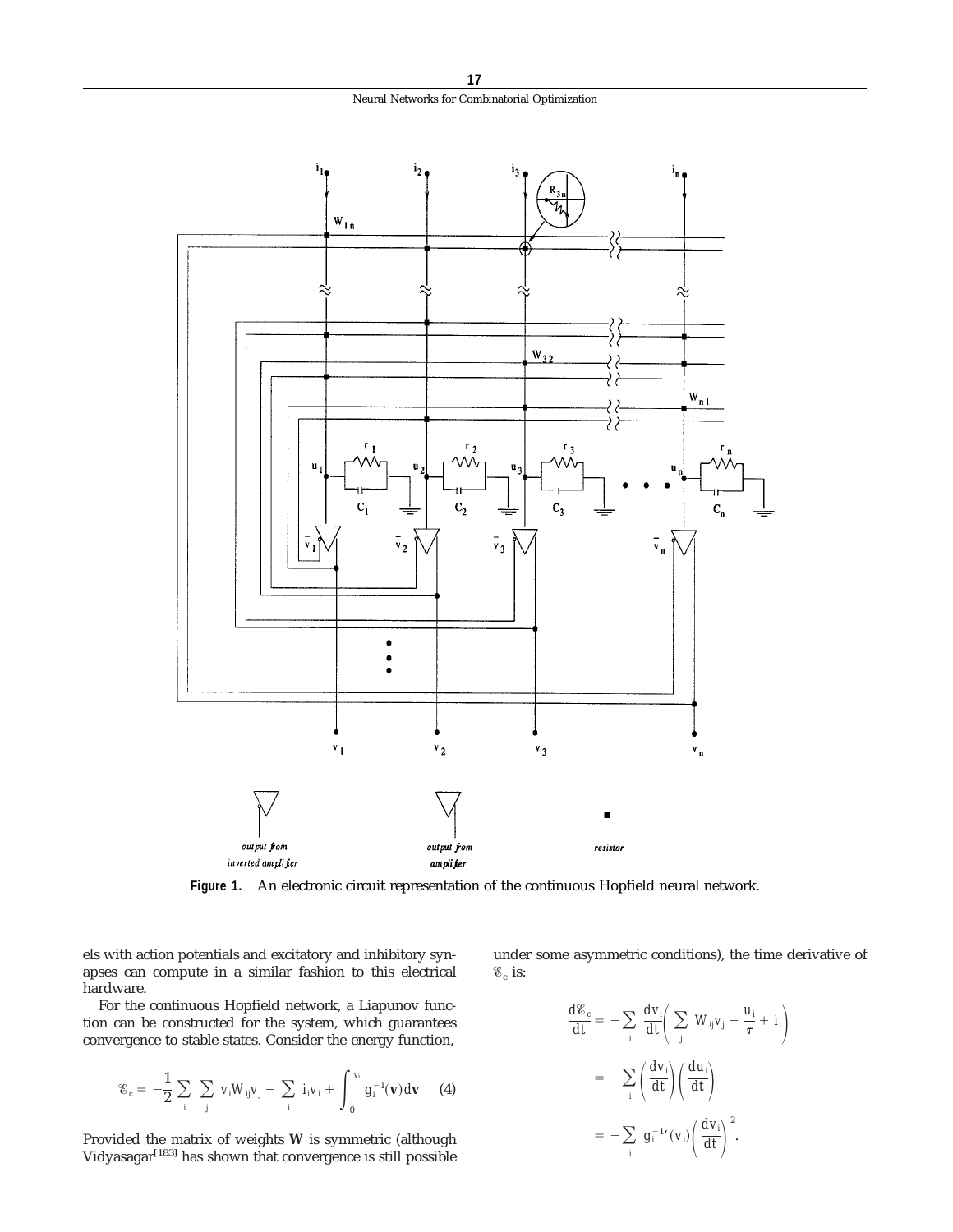| I |  |
|---|--|

Because  $g_i^{-1}(v_i)$  is a monotonically increasing function, then

$$
\frac{d\mathcal{E}_c}{dt} \le 0, \quad \text{and} \quad \frac{d\mathcal{E}_c}{dt} = 0 \text{ f } \frac{d\mathbf{v}_i}{dt} = 0 \quad \forall i. \tag{5}
$$

Together with the boundedness of %*c*, Eq. 5 shows that under the control of the differential Eq. 2, %*<sup>c</sup>* decreases and converges to a minimum, at which it stays.

A discrete version of the Hopfield network also exists where  $v_i$  is a binary state given by

$$
v_i = g_i(u_i) = \begin{cases} 1 & \text{if } u_i > 0 \\ 0 & \text{if } u_i \le 0 \end{cases}
$$
 (6)

and *gi* (*ui* ) is a discrete threshold function. The discrete Hopfield network has been shown<sup>[85]</sup> to minimize the energy function

$$
\mathscr{E}_d = -\frac{1}{2} \sum_i \sum_j v_i W_{ij} v_j - \sum_i i_i v_i \tag{7}
$$

The continuous Hopfield network therefore relates directly to the discrete version in the high-gain limit of the activation function (Eq. 1). In this high-gain limit ( $T \approx 0$ ),  $g(u_i)$  approximates the behavior of the discrete threshold function and the local minima of  $\mathscr{E}_c$  coincide with the local minima of  $\mathscr{E}_d$ and all lie at the vertices of the unit hypercube. Consequently, in the high-gain limit, provided the weight matrix is symmetric and that the inverse function of  $g'(u_i)$  (the first derivative of the activation function) exists, the continuous Hopfield network converges to a 0–1 vertex, which minimizes  $\mathscr{E}_d$  given by Eq. 7.

# **1.2 The Hopfield-Tank Approach to Solving Optimization Problems**

In 1985, John Hopfield teamed together with David Tank to extend the applications of his model to include solving optimization problems (see [87]). Hopfield and Tank (H-T) realized that networks of neurons with this basic organization could be used to compute solutions to specific optimization problems by selecting weights and external inputs that appropriately represent the function to be minimized and the desired states of the problem. The analog nature of the neurons and the parallel processing of the updating procedure could be combined to create a rapid and powerful solution technique. Using the method proposed by Hopfield and Tank, the network energy function is made equivalent to the objective function of the optimization problem that needs to be minimized, while the constraints of the problem are included in the energy function as penalty terms.

Consider the optimization problem:

(P1) minimize 
$$
f(\mathbf{v})
$$
  
subject to  $[\mathbf{A}]_1 \mathbf{v} = b_1$   
 $[\mathbf{A}]_2 \mathbf{v} = b_2$   
...  
 $[\mathbf{A}]_r \mathbf{v} = b_r$ 

where [**A**]*<sup>i</sup>* (the *i*th row of the constraint matrix **A**) and **v** are *n*-dimensional vectors, and *r* is the number of constraints. Then the H-T energy function is

$$
\mathscr{E}(\mathbf{v}) = \alpha f(\mathbf{v}) + \beta_1 ([\mathbf{A}]_1 \mathbf{v} - b_1)^2
$$
  
+  $\beta_2 ([\mathbf{A}]_2 \mathbf{v} - b_2)^2 + \cdots + \beta_m ([\mathbf{A}]_r \mathbf{v} - b_r)^2$ .

 $\alpha, \beta_1, \ldots, \beta_r$  are penalty parameters that are chosen to reflect the relative importance of each term in the energy function. This approach is essentially a Lagrangian relaxation of the constraints, although the nonlinearity of the terms makes determination of the optimal penalty parameters unlikely. Clearly, a constrained minimum of P1 will also optimize the energy function, because the objective function, *f*(**v**), will be minimized, and constraint satisfaction implies that the penalty terms will be zero. Once a suitable energy function has been chosen, the network parameters (weights and inputs) can be inferred by comparison with the standard energy function given by Eq. 7. The weights of the continuous Hopfield network,  $W_{ij}$ , are the coefficients of the quadratic terms  $v_i v_j$ , and the external inputs,  $i_j$  are the coefficients of the linear terms  $v_i$  in the chosen energy function. The network can then be initialized by setting the activity level *v*<sub>i</sub> of each neuron to a small random perturbation around 0.5. This places the initial state of the system at approximately the center of the *n*-dimensional hypercube, and ensures that the initial state is unbiased. Alternative initialization schemes have been investigated by Lai et al.<sup>[110]</sup> and show that initialization can have a significant effect on solution quality. From its initialized state, asynchronous updating of the network will then allow a minimum energy state to be attained, because the energy level never increases during state transitions. 0–1 solutions of combinatorial problems can be encouraged if desired by setting the parameter *T* of the activation function to a small enough value that the function approximates the discrete thresholding (step) function given by Eq. 6.

However, these stable states may not necessarily correspond to feasible or good solutions of the optimization problem, and this is one of the major pitfalls of the H-T formulation. Because the energy function comprises several terms (each of which is competing to be minimized), there are many local minima, and a tradeoff exists between which terms will be minimized. An infeasible solution to the problem will arise when at least one of the constraint penalty terms is non-zero. If this occurs, the objective function term is generally quite small, because it has been minimized to the detriment of the constraint terms, thus the solution is "good" but not feasible. Alternatively, all constraints may be satisfied, but a local minimum may be encountered that does not globally minimize the objective function, in which case the solution is feasible but not "good." Certainly, a penalty parameter can be increased to force its associated term to be minimized, but this generally causes other terms to be increased. The solution to this trade-off problem is to find the optimal values of the penalty parameters that balance the terms of the energy function and ensure that each term is minimized with equal priority. Only then will the constraint terms be zero (a feasible solution), and the objective function be also minimized (a "good" solution).

Hopfield and Tank successfully applied their approach to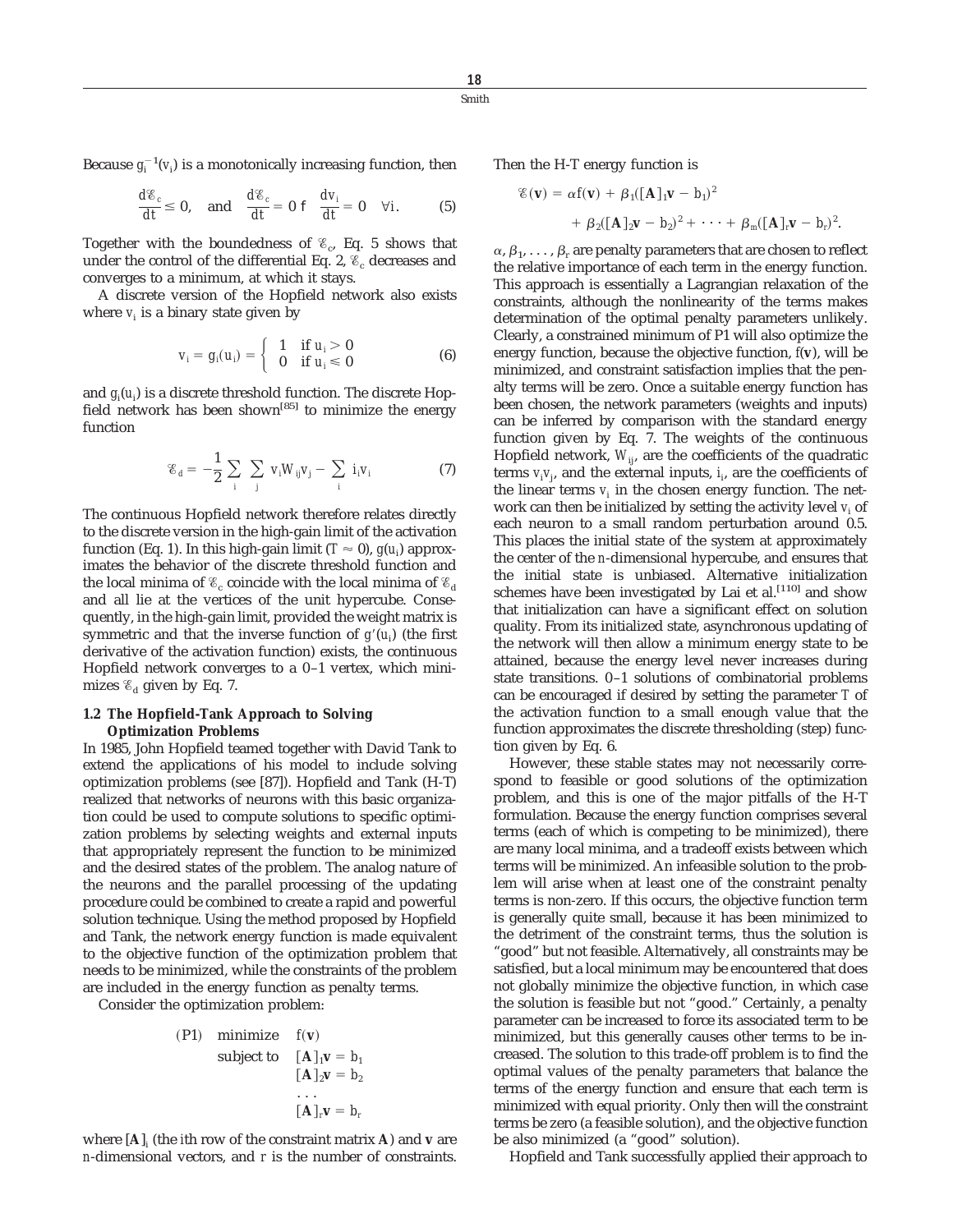several optimization problems including an analog-to-digital converter, a signal decision circuit, and a linear programming model (see [168]). It was, however, their results for the combinatorial Travelling Salesman Problem (TSP) that attracted the most attention. Hopfield and  $\mathsf{Tank}^{[87]}$  simulated a network of 10 cities (100 neurons), chosen at random on the interior of a two-dimensional unit square. Addressing the issue of parameter selection, they claimed that an "anecdotal exploration of parameter values was used to find a good (but not optimized) operating point."[87] They acknowledged the sensitivity of the results to the parameters of the system by stating that "the choice of network parameters which provides good solutions is a compromise between always obtaining legitimate tours . . . and weighting the distances heavily." However, they also state that "an appropriate general size of the parameters was easily found." Unfortunately, Hopfield and Tank omitted certain practical details from their article, including the method they used to simulate the differential Eq. 3 and the termination criteria. Their results for small-sized problems were quite encouraging. For a 10-city problem, and for 20 random starts, 16 converged to valid tours. About 50% of the trials produced one of the two known shortest tours. Hopfield and Tank then studied a 30-city (900 neuron) problem, because this is more representative of the biological system where, typically, a neuron may be connected to 1000–10,000 others. Because the time required to simulate the differential equations on a computer scales worse than  $O(n^3)$ , their results were fragmentary. They were unable to find appropriate parameters to generate valid tours, and comment that "parameter choice seems to be a more delicate issue with 900 neurons than with 100." In fact, their best solution was around 40% away from the best known solution of Lin and Kernighan<sup>[115]</sup> on the same 30-city problem.

#### **1.3 The Wilson and Pawley Investigation**

In 1988, two British researchers, Wilson and Pawley, published a paper<sup>[192]</sup> that raised doubts as to the reliability and validity of the H-T approach to solving COPs. Their original intention was to imitate the method for increasing city size until restricted by their computational resources. In doing so, they had hoped to find a procedure for scaling to the larger problem sizes of real interest. Starting with a 64-city problem, Wilson and Pawley were unable to find any combination of parameters that would result in a valid solution to the TSP. They then decided to try to reproduce the HT solutions for the 10-city problem in an attempt to find a method for changing the parameters in order to maintain feasibility for larger problems. Simulating the differential Eq. 3 using an Euler approximation, and using the identical parameters specified by Hopfield and Tank<sup>[87]</sup> for their 10city problem, Wilson and Pawley found that from 100 random starts, only 15 converged to valid tours, while 45 froze into local minima corresponding to invalid tours, and the remaining 40 did not converge within 1000 iterations. These results were dramatically different from those produced by Hopfield and Tank on the identical problem. Moreover, Wilson and Pawley found that the 15 valid tours were only slightly better than randomly chosen tours. Similarly poor

results were found when the 10 cities were randomly generated, with valid tours found only 8% of the time. Certainly, these inconsistent results could be due to differences in the simulation procedure or the termination criteria.

In their article,  $[192]$  Wilson and Pawley suggested many modifications to the original H-T formulation to try to correct some of the problems they encountered. These modifications included changes in parameter selection, and increasing the value of the distance from a city to itself in order to deter tours with one city visited twice in succession (a common reason for the invalidity of many of their generated tours). None of these modifications significantly improved the percentage of valid tours obtained, or the quality of the valid tours. Wilson and Pawley concluded that, even for small-sized problems, the original HT formulation "is unreliable and does not offer much scope for improvement." They were unable to discover how the parameters of the model need to change as the size is scaled up because no combination of parameter values (or operating point) could be found that consistently generated valid solutions. However, they also added, "it was felt that it was the method, and not the operating point, which was the root of the problems." As for the irreproducibility of Hopfield and Tank's impressive results, they state, "our simulations indicate that Hopfield and Tank were very fortunate in the limited number of TSP simulations they attempted."

#### **1.4 Parameter Selection and Energy Modifications**

Just as Wilson and Pawley felt that the H-T method for solving COPs was unjustified, others have put forward similar comments, questioning the stability of their formulation[95, 96, 170] and the necessity of an energy function with such a high degree of ultrametricity.<sup>[118]</sup> The solution to the problem, as far as a few of these researchers are concerned, is to abandon the concept of an interconnected system of neurons ever being capable of solving general optimization problems, and turn instead to problem-specific heuristics.<sup>[118]</sup> Most of these involve starting with a feasible solution and performing variations on swapping-type algorithms to try to minimize the objective function. Under such a scheme, feasibility is never lost, so solutions are guaranteed to be valid.

For many others, however, the fundamental worth of the H-T method is beyond contention. Of those who persist with Hopfield and Tank's original ideas, they are largely divided between two different approaches: rewriting the energy function to eliminate the trade-off problems between valid and good solutions; and accepting the H-T energy function while searching for ways to optimally select the penalty parameters. In 1988, Hegde et al.<sup>[79]</sup> published the results of their many experiments that studied the interaction between the penalty parameters of the H-T TSP formulation. Plotting in parameter space the region that led to feasible solutions, they found that, as the problem size was slowly increased, the wedge of parameter choices that resulted in feasible tours became narrower. Hedge et al.<sup>[79]</sup> concluded that their results imply inter-relationships among the parameters, and the nature of these relationships indicate that the H-T formulation for the TSP does not possess good scaling proper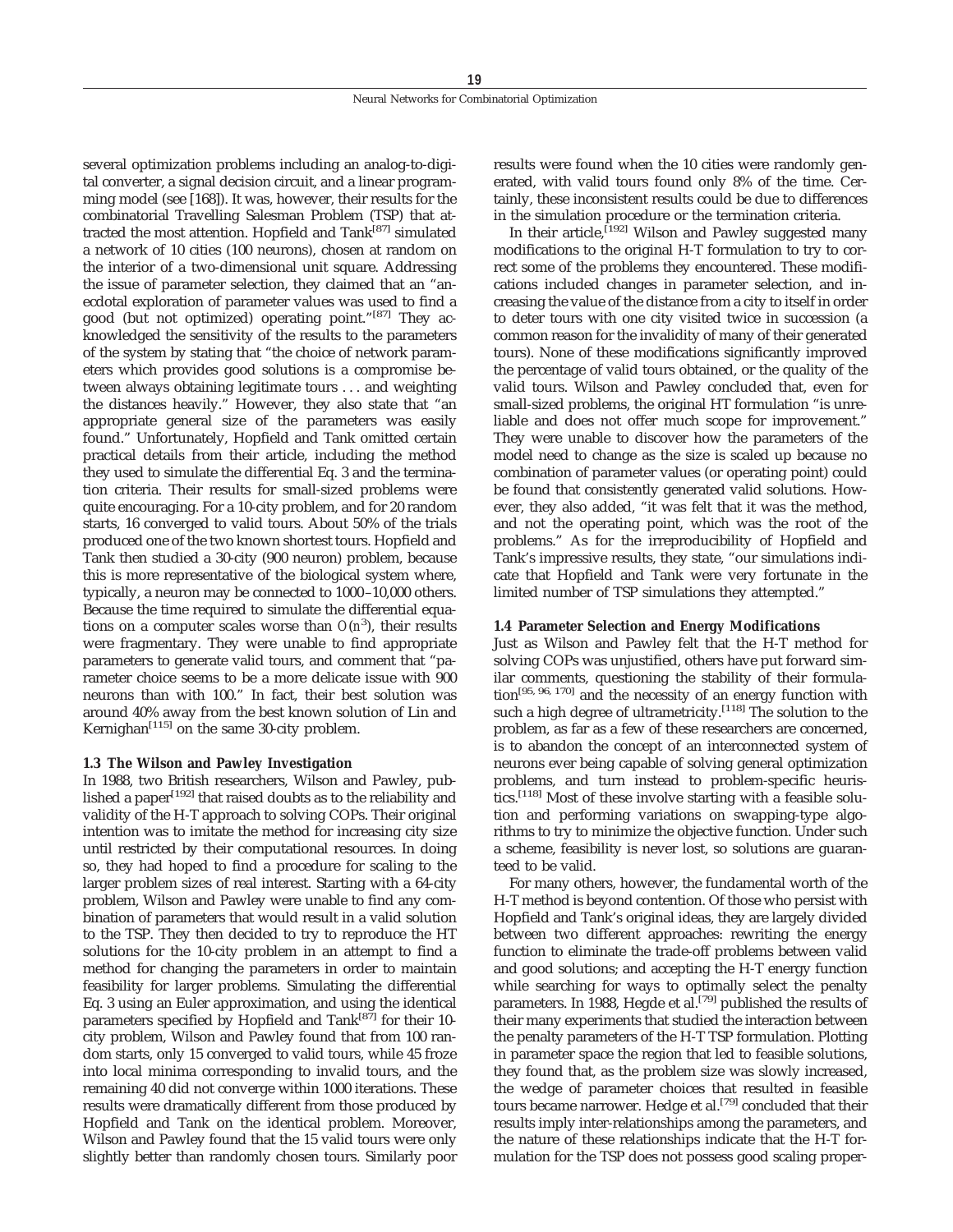Smith

ties. Theoretical results relating to the nature of the relationships between the parameters of the H-T TSP formulation were published by Kamgar-Parsi et al.<sup>[96]</sup> They proposed a systematic method for selecting these parameters based on analyzing the dynamic stability of valid solutions. Examining the eigenvalues of the Jacobian matrix of the H-T energy function, they found conditions for the parameters under which a valid tour would be stable. Extensive studies by Davis<sup>[45]</sup> confirmed their analysis, which showed that there are only a very narrow range of parameter combinations that result in valid and stable solutions to the TSP—explaining the disappointing percentage of valid tours generated by many using the H-T formulation of the TSP. Despite these theoretical results, many researchers continue the search for methods of optimally selecting the penalty parameters. Recent approaches include genetic algorithms, whereby the penalty parameters are genetically bred and improved through subsequent generations to meet the validity requirements of the network (see [109]). Another approach that has been suggested $[13]$  is to treat each penalty parameter as a Lagrange multiplier and attempt to find the optimal parameters exactly.

Efforts to obtain more consistent results by modifying the energy function have been more successful. Most of the approaches have involved rewriting the constraints and reducing the number of terms and parameters in the energy function.<sup>[21, 126, 177]</sup> Most of these approaches, while generating a greater percentage of feasible solutions, involve modifications that are specific to the TSP. In the following section, we review an important modification to the H-T approach that is suitable for the entire class of problems given by P1 in Section 1.2. We then review ways in which the solution quality of the Hopfield network approaches can be improved.

#### **1.5 Ensuring Feasibility**

Consider the general energy function first proposed by Aiyer.<sup>[7]</sup>

$$
\mathscr{E}(\mathbf{v}) = f(\mathbf{v}) + \frac{\gamma}{2} E^{\text{valid}}(\mathbf{v}), \qquad (8)
$$

where *f*(**v**) is the objective function expressed in the standard quadratic form **v***<sup>T</sup>* **Qv**. The single constraint term *Evalid* consists of the deviation of the vector **v** from the constraint plane given by  $Av = b$ . It is noted that a similar method was also proposed by Chu.<sup>[33]</sup> The advantage of this energy function is that only one penalty parameter,  $\gamma$ , needs to be selected. If  $\gamma$  is large enough, then validity of the solution is ensured, because the constraint term will be forced to vanish. Hence, the solution will necessarily lie on the constraint plane. A vector **v**, when projected onto the solution space of  $Av = b$  becomes:

$$
\mathbf{v} \quad 4 \quad \mathbf{Proj}.\mathbf{v} + \mathbf{s} \tag{9}
$$

where 
$$
\text{Proj} = \mathbf{I} - \mathbf{A}^T (\mathbf{A} \mathbf{A}^T)^{-1} \mathbf{A}
$$
 (10)

$$
\mathbf{s} = \mathbf{A}^T (\mathbf{A} \mathbf{A}^T) - 1 \mathbf{b}.
$$
 (11)

and **I** is the Identity matrix. Therefore, the deviation of the

vector **v** from the constraint plane is given by

$$
\|\mathbf{v}-(\mathbf{Proj}.\mathbf{v}+\mathbf{s})\|^2.
$$

So

$$
\mathscr{E}(\mathbf{v}) = \mathbf{c}^T \mathbf{v} + \mathbf{v}^T \mathbf{Q} \mathbf{v} + \frac{\gamma}{2} [(\mathbf{Proj}.\mathbf{v} + \mathbf{s}) - \mathbf{v}]^2
$$

$$
= -\frac{1}{2} \mathbf{v}^T [-2\mathbf{Q} + \gamma (\mathbf{Proj} - \mathbf{I})] \mathbf{v}
$$

$$
- \mathbf{v}^T [\gamma \mathbf{s} - \mathbf{c}] + \frac{\gamma}{2} \mathbf{s}^T \mathbf{s}.
$$

Comparing %**(v)** to the standard energy function (Eq. 7), we can infer the weights (**W**) and external inputs (**i**) of the network from the coefficients of the quadratic and linear terms, respectively. It is noted that the weights are symmetric provided **Q** is symmetric, although if **Q** is not symmetric, it can be replaced with  $(Q + Q^T)/2$ , which is symmetric, without affecting the cost of the objective function. Additionally, the value of the diagonal terms,  $W_{ij}$  may be positive, negative, or zero, depending upon the nature of the quadratic form  $Q$ , the constraint plane, and the value of  $\gamma$ . Because negative diagonal terms may result in a convex energy function and thus convergence to a non-integral feasible solution, we add another term to the energy function to drive the solution trace towards a vertex point (or an alternative annealing strategy can achieve the same result). This term is given by  $\delta \mathbf{v}^T (1 - \mathbf{v})$  (where 1 is a vector of 1's). The energy function is now given by:

$$
\mathscr{E}(\mathbf{v}) = -\frac{1}{2} \mathbf{v}^T [-2\mathbf{Q} + 2\delta \mathbf{I} + \gamma (\mathbf{Proj} - \mathbf{I})] \mathbf{v}
$$

$$
- \mathbf{v}^T [\gamma \mathbf{s} - \mathbf{c} - \delta \mathbf{1}] + \frac{\gamma}{2} \mathbf{s}^T \mathbf{s}.
$$

Thus, the weight matrix and vector of external inputs of this feasible Hopfield network are given by:

$$
\mathbf{W} = -2\mathbf{Q} + 2\delta \mathbf{I} + \gamma (\mathbf{Proj} - \mathbf{I}) \tag{12}
$$

$$
i = \gamma s - \delta 1 - c. \tag{13}
$$

We are still presented with the problem of how to select the parameters  $\gamma$  and  $\delta$  optimally (if  $\delta$  is required), so that the solution to which the network converges is both 0–1 and feasible, as well as being near-optimal. This issue can be avoided if we assign to  $\gamma$  a large enough value that the convergence trace is essentially "pinned" to the constraint plane. The parameter  $\delta$  need only be a small fraction of  $\gamma$ , just large enough to drive the solution trace towards a vertex. Liapunov descent of the energy function will then ensure that the solution trace moves towards vertices that minimize the cost of the solution, while being (necessarily) feasible.

# **1.6 Improving Solution Quality**

Many variations of the Hopfield network have been proposed for improving the solution quality. These approaches can be broadly categorized as either deterministic or sto-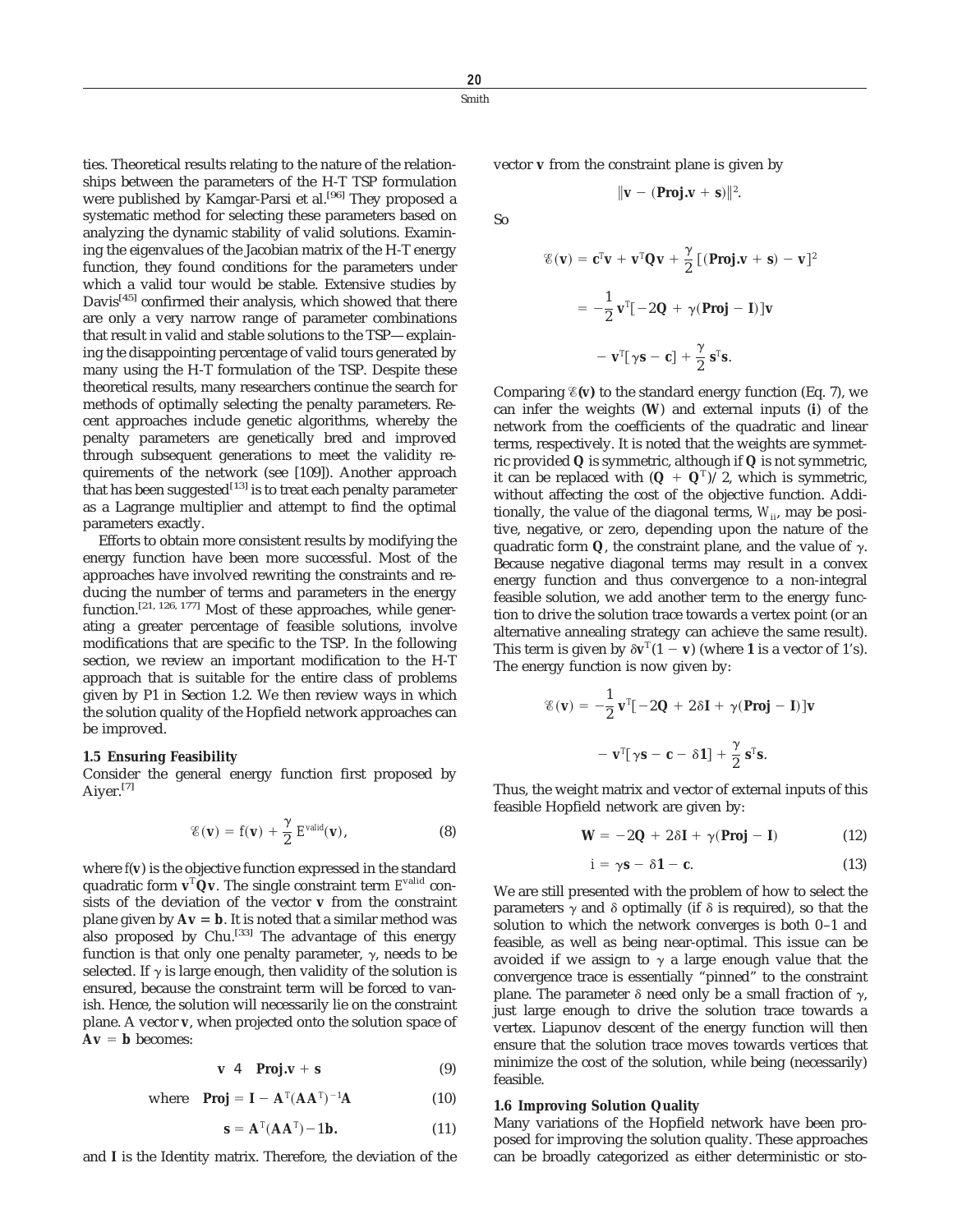chastic. There have also been developments in hardware implementation that have enabled local minima to be avoided (Lee et al.<sup>[112]</sup>) and problem-specific theoretical work on basins of attraction that enable the initial states of the network leading to good quality solutions to be calculated.<sup>[27]</sup> The deterministic approaches include problem-specific enhancements such as the "divide and conquer" method of Foo et al. for solving the TSP,<sup>[55]</sup> deterministic hill-climbing such as the "rock and roll" perturbation method of  $Lo<sub>1</sub><sup>[119]</sup>$  and the use of alternative neuron models within the Hopfield network such as the winner-take-all neurons used by Amartur et al.<sup>[9]</sup> to improve the feasibility of the solutions. Stochastic approaches address the problem of poor solution quality by attempting to escape from local minima. There are basically four main methods found in the literature to embed stochasticity into the Hopfield network:

- 1. replace sigmoidal activation function with a stochastic decision-type activation function,
- 2. add noise to the weights of the network,
- 3. add noise to the external inputs (biases) of the network, and
- 4. any combination of the above methods.

The *Boltzmann machine*<sup>[1, 82]</sup> utilizes the first method based on a discrete Hopfield model. The inputs are fixed, but the discrete activation function is modified to become probabilistic. Much like simulated annealing, the consequence of modifying the binary activation level of each neuron is evaluated according to the criteria of the Boltzmann probability factor. This model is able to escape from local minima, but suffers from extremely large computation times. In order to improve the efficiency and speed of the Boltzmann machine, Akiyama et al.[8] proposed *Gaussian machines* that combine features of continuous Hopfield networks and the Boltzmann machine. Gaussian machines have continuous outputs with a deterministic activation function like the Hopfield network, but random noise is added to the external input (bias) of each neuron. This noise is normally distributed (or Gaussian) with a mean of zero and a variance controlled by a temperature parameter. However, based upon Szu's fast simulated annealing, [161] which uses Cauchy noise to generate new search states and requires only a  $t/log(t)$  cooling schedule, the *Cauchy machine*<sup>[160, 167]</sup> was proposed as an improvement to solution quality. The Cauchy distribution is said to yield a better chance of convergence to the global minimum than the Gaussian distribution. Furthermore, Cauchy noise produces both local random walks and larger random leaps in solution space, whereas Gaussian noise produces only local random walks.<sup>[167]</sup> The noise is incorporated into the activation function, while the outputs of the Cauchy machine are binary. In the high-gain limit of the gradient of the stochastic activation function, the Cauchy machine approaches the behavior of the discrete (and deterministic) Hopfield network. Another stochastic approach that has been very successful is *mean*field annealing, <a>[133, 178, 179]</a> so named because the model computes the mean activation levels of the stochastic binary Boltzmann machine.

Often, however, stochastic neural networks designed to



"kick" a solution out of a local minimum suffer from instability.<sup>[73]</sup> In previous work,<sup>[157]</sup> we have suggested a modification to the internal dynamics of the modified Hopfield network described in Section 1.5 (with the feasibility guaranteed) that permits escape from local minima through hillclimbing. The rate of change of the neurons is controlled by a multiplier  $\alpha(t)$  so that

$$
\frac{du_i}{dt} = \alpha(t) \left( \sum_j W_{ij} v_j + i_i \right),
$$

which is equivalent to

$$
\frac{d\mathbf{v}_i}{dt} = -\alpha(t)\frac{\partial f(\mathbf{v})}{\partial \mathbf{v}_i}
$$

for **v** within the unit hypercube and on the constraint plane. Thus, the steepest descent and ascent are achieved when  $\alpha(t) = \pm 1$ , respectively. The cooling schedule for the parameter  $\alpha(t)$  is given by

$$
\alpha(t) = \text{random}(k(t), 1) \quad \text{where } k(t) = 1 - 2e^{-t/T_k}.
$$

Figure 2 shows how the value of *k* changes with time for  $T_k = 40$ .

The length of the Markov chain (or the number of random walks permitted in the search space) at each point in time is held constant at a value that depends upon the size of the problem. Initially,  $k(0) = -1$ , and so  $\alpha(0)$  is randomly selected from within the range  $[-1, 1]$ . Consequently, the energy value (which is equivalent to the objective cost provided the solution trace is confined to the constraint plane through large  $\gamma$ ) will often increase initially. As *t* 3  $\infty$ , however,  $k(t)$  3 1, and so  $\alpha(t)$  will also approach unity, which is needed for steepest descent. Thus, this hill-climbing Hopfield network method allows random increases in energy initially, with such increases becoming less likely as time proceeds, until finally the network tends towards a steepest descent (Hopfield) algorithm.

Clearly, there are many approaches to improving the solution quality of the Hopfield network through escape from local minima of the energy function and embedding stochasticity into the dynamics of the network. The valid subspace approach has resulted in a guarantee of feasibility as well. Thus, the initial problems that have plagued the reputation of the Hopfield network have now been resolved.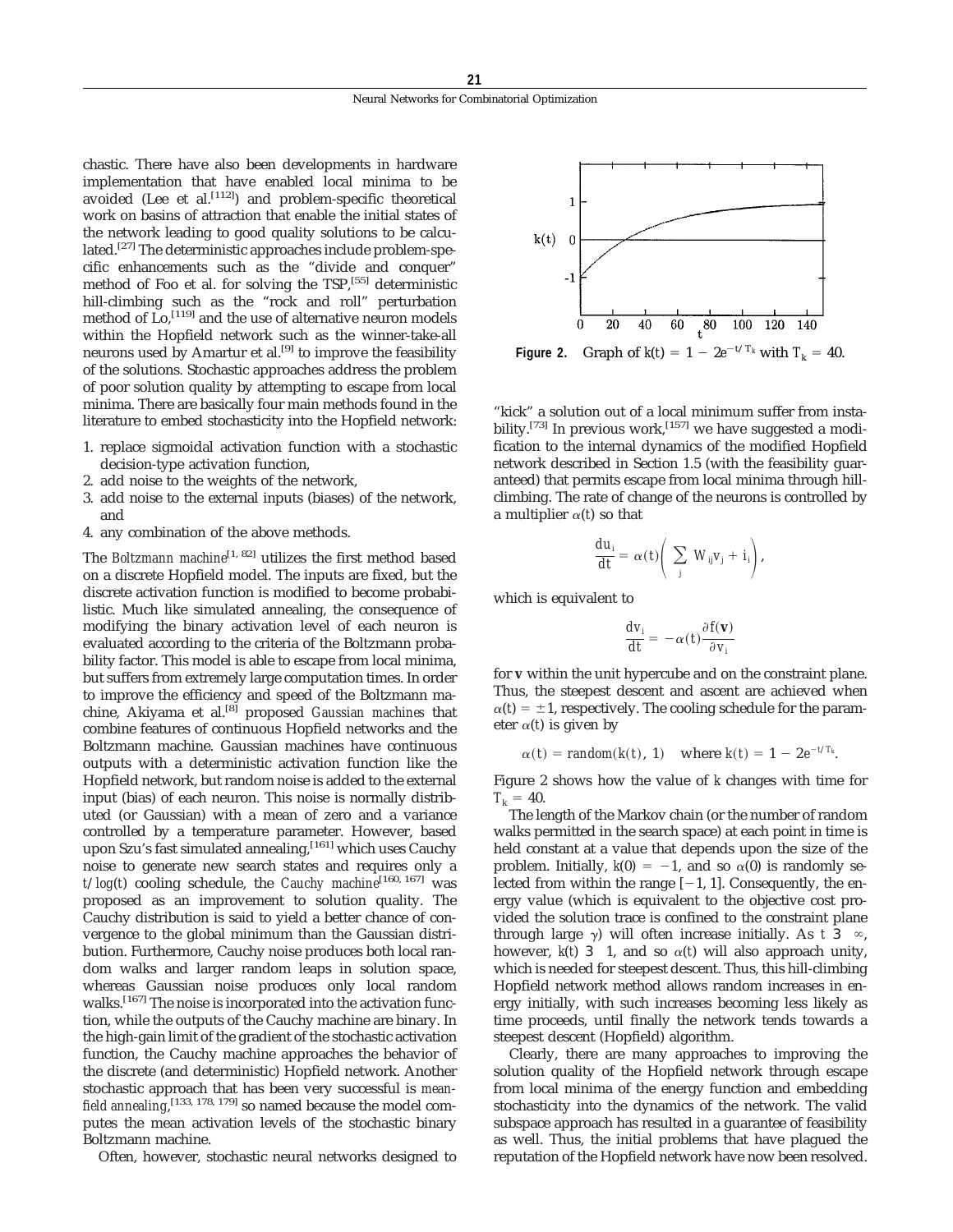

Figure 3. Kohonen's SOFM: mapping features of input vector **x** onto a two dimensional array of neurons.

#### **2. Self-Organizing Neural Network Approaches**

In this section, an alternative neural network architecture is described: self-organization. The origins of self-organization are presented, followed by a discussion of how this concept was combined with the geometry of the elastic net method to solve planar combinatorial optimization problems like the TSP.

#### **2.1 Self-Organizing Feature Maps**

Unlike the Hopfield network, the self-organizing feature map (SOFM)<sup>[101]</sup> does not contain preset weights that store information about the desired final states. Nor is supervision needed to guide the network externally to such states as with other kinds of neural networks.<sup>[18]</sup> The SOFM is an unsupervised neural network that simply inspects the input data for regularities and patterns and organizes itself in such a way as to form an ordered description of the data. Kohonen's SOFM converts input patterns of arbitrary dimensionality into the responses of a one- or two-dimensional array of neurons. Learning is achieved through adaptation of the weights connecting the input (pattern) layer to the array of neurons. Figure 3 shows an example of a SOFM with a two-dimensional array of neurons. Each component in the input vector **x** is connected to each of the neurons, and the weight  $W_{ij}$  transmits the input  $x_j$  toward the *i*th neuron of the feature array. Input **x** is applied simultaneously to all neurons.

The learning process comprises a competitive stage of identifying the *winning* neuron, which is "closest" (according to some similarity definition) to the input data, and an adaptive stage where the weights of the winning neuron and its neighboring neurons (according to some neighborhood definition) are adjusted in order to approach the presented input data. Identifying the winning neuron requires finding the neuron *m* such that

# $y_m = \min y_i = f(\mathcal{G}(\mathbf{x}, [\mathbf{W}]_i))$

for all neurons  $i$  in the array, where  $\mathcal G$  is a function of similarity between the input vector **x** and the *i*th row of the weight matrix, [**W**]*<sup>i</sup>* . Selection of the winning neuron also activates its neighboring neurons to react to the same input pattern. The concept of a *neighborhood* is generally regarded to be spatial. That is, neighboring neurons are those that are adjacent in the one- or two-dimensional array of neurons. Figure 4 shows a planar array of neurons with hexagonal neighborhoods, as used by Kohonen.<sup>[103]</sup> The spatial neighborhood of the winning neuron *m* is given by the set of



Figure 4. Hexagonal neighborhood function used by Kohonen.

neurons  $N_m$ . The radius of  $N_m$  (given by  $r(N_m)$ ) should decrease as training progresses, with  $r(N_m(t_1)) > r(N_m(t_2))$ .  $r(N_m(t_3)) \ldots$ , for  $t_1 < t_2 < t_3 \ldots$ .

The weight adaptation rule for the SOFM is defined by:

$$
\Delta[\mathbf{W}]_i(t) = \alpha(N_i, t)[\mathbf{x}(t) - [\mathbf{W}]_i(t)] \quad \forall i \in N_m(t)
$$

where  $N_m(t)$  denotes the current (spatial) neighborhood of the winning neuron  $m$ . For the learning parameter  $\alpha$ , Kohonen<sup>[103]</sup> used the function

$$
\alpha(N_i, t) = \alpha(t) e^{-\|\mathbf{r}_i - \mathbf{r}_m\|/\sigma^2(t)}
$$

where  $\mathbf{r}_m$  and  $\mathbf{r}_i$  are the position vectors of the winning neuron and its neighbors, respectively, and  $\alpha(t)$  and  $\sigma(t)$  are suitably chosen decreasing functions of the learning time *t*. After all input data have been presented to the network, the size of the neighborhood is reduced and the data presented again. This process continues until the weights connecting the input data to the array of neurons have stabilized. As a result of the weight adaptations, the collective and co-operative learning tunes the network to create localized responses to certain input vectors, and thus to reflect the topological ordering of the input vectors. As such, the SOFM can be considered as a nonlinear projection of the input space onto the neurons in the array that represent certain features.

Kohonen's SOFM has successfully been applied to sensory mapping, robot control, vector quantization pattern recognition and classification, and speech recognition.<sup>[102, 146]</sup> The principles of self-organization have also been used to solve the TSP, from within the geometry of the elastic net method. We first discuss this method and then present some of the more recent work that merges the two approaches of the elastic net and SOFM.

#### **2.2 The Elastic Net Method**

Durbin and Willshaw<sup>[49]</sup> first proposed the elastic net method in 1987 as a means of solving the TSP. Their approach places the discrete optimization problem into a continuous space framework—the Euclidean space of the TSP cities. The algorithm starts with *k* points (or nodes) lying on an imaginary "elastic band," where *k* is greater than the number of cities. The nodes are then moved in the Euclidean space, thus stretching the "elastic band," in such a way that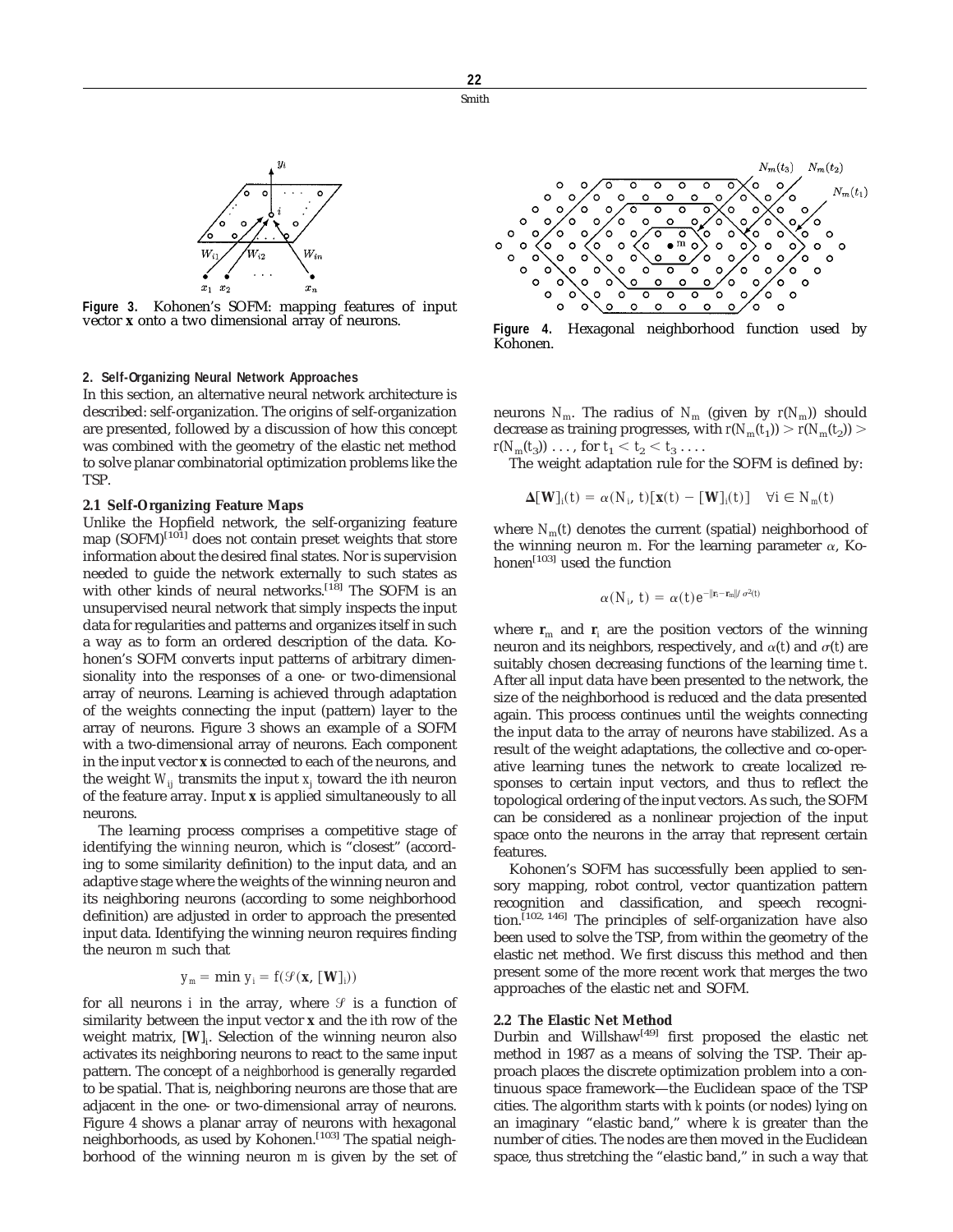minimizes the energy function

$$
\mathscr{E}(\mathbf{y},\ K) = -\alpha K \sum_{i=1}^k \ \ln \ \sum_{j=1}^k \ e^{-\frac{|\mathbf{x}_i - \mathbf{y}_j|^2}{2K^2}} + \ \beta \ \sum_{j=1}^k |\mathbf{y}_j - \mathbf{y}_{j+1}|^2
$$

where **x***<sup>i</sup>* represents the position of the *i*th city, **y***<sup>j</sup>* represents the position of the *j*th node on the "elastic band," and  $\alpha$  or  $\beta$ are constants. The first term of the energy function is minimized when every city is covered by a node on the "elastic band," while the second term constitutes the length of the "elastic band," and hence the TSP tour length if the first term is negligible. This is achieved by starting the algorithm with a large value of the parameter *K*, and then gradually reducing *K* to keep to a local minimum of %**.** The path is updated in each time step according to:

$$
\Delta \mathbf{y}_j = -\alpha \sum_{i=1}^k W_{ij} (\mathbf{x}_i - \mathbf{y}_j) + \beta K (\mathbf{y}_{j+1} + \mathbf{y}_{j-1} - 2\mathbf{y}_j)
$$
  
= 
$$
-K \frac{\partial \mathscr{E}}{\partial \mathbf{y}_j}
$$

where

$$
W_{ij} = \frac{e^{-|\mathbf{x}_i - \mathbf{y}_j|^2/(2K^2)}}{\sum_k e^{-|\mathbf{x}_i - \mathbf{y}_k|^2/(2K^2)}}.
$$

Thus, the elastic net method can be seen as gradient descent of the energy function, and in the limit as  $K \simeq 0$ , a local minimum will eventually be reached.

Durbin and Willshaw applied their elastic net method to the 30-city TSP used by Hopfield and Tank,<sup>[87]</sup> and obtained the best known solution<sup>[115]</sup> in 1000 iterations (Hopfield and Tank's best solution was 19% worse in terms of solution quality. The authors acknowledged, however, that their method was only suited to Euclidean TSPs and related problems, and not to random TSPs or problems that could not be embedded in the Euclidean plane.

#### **2.3 Self-Organizing Approaches to the TSP**

Even before Durbin and Willshaw's work on the elastic net method was published,  $Fort<sup>[56]</sup>$  had been working on the idea of using a self-organizing process to solve the TSP. His approach was to take a one-dimensional circular array of neurons, and map it onto the TSP cities in such a way that two neighboring points on the array are also neighbors in distance. Clearly, this is very similar to the idea behind the elastic net method. Fort acknowledges this by stating "During the time we worked on this paper, Willshaw and Durbin have published a paper . . . in which the basic idea is essentially the same as here and has the same origin."<sup>[56]</sup> The difference between the two approaches, however, is that Fort's algorithm incorporates stochasticities into the weight adaptations, whereas the elastic net method is completely deterministic in nature. There is also no energy minimization involved with the method of Fort. Testing his approach on the same TSP test sets used by Hopfield and Tank, however, Fort's results were not as good as those obtained using the elastic net method.

Subsequently, researchers began to combine features of both the elastic net and SOFM to arrive at a technique that performs well on the TSP (although results are largely restricted to testing the original TSPs used by Hopfield and Tank, rather than a wide range of TSPs differing in complexity). One of the first such approaches is due to Angéniol et al.<sup>[11]</sup> In their method, an approximate tour is given by a set of nodes (with coordinates  $(c_1, c_2)$ ) joined together in a continuous ring. All nodes move freely in the Euclidean plane through an iterative process, until an actual tour has been obtained when every city (with coordinates  $(x_1, x_2)$ ) has "caught" one node of the ring. This process is similar to the weights converging to the input patterns of the Kohonen SOFM. An iteration step consists of the presentation of one city. The node closest to the city moves towards it and induces its neighbors to move some distance toward the presented city, which is a function  $f(\alpha, d)$  of their distance  $(d)$ along the ring, and a gain parameter  $\alpha$ .

Angéniol et al.<sup>[11]</sup> also included some node creation and deletion rules. A node is duplicated if it is chosen as the winner for two different cities. The duplicate is inserted onto the ring as a neighbor of the winner, but only permitted to move when the next city is presented. A node is deleted if it has not been selected by a city after three complete presentations of all the *N* cities. Testing their approach on the same set of TSPs used by Hopfield and Tank,<sup>[87]</sup> Angeniol et al. found their results to be comparable in quality to the best results of the elastic net method of Durbin and Willshaw.[49] A good average solution (less than 3% greater than the optimum) was obtained in less than 2 seconds on classical hardware, and a solution to a 1000-city problem was found in 20 minutes on a digital computer (they do not mention the machine specifications). The authors concluded that their approach to solving the TSP through a modified SOFM appears to be very promising because the total number of nodes and connections is proportional to *N* (the number of cities), and thus scales well with problem size (compared to Hopfield's model, which has  $N^2$  nodes and  $N^4$  connections). They also view the single parameter  $\alpha$ , which controls the number of iterations as a further advantage.

Burke and Damany<sup>[24]</sup> suggested an alternative to the approach of Angéniol et al., which eliminates the need for the node creation and deletion rules. They proposed the *guilty net* for solving the TSP, in which the number of nodes is always equal to the number of cities. Using the idea of *conscience* introduced by DeSieno,<sup>[47]</sup> the guilty net ensures feasibility of the TSP tour as a minimum requirement, with a nearly feasible solution being provided if the network is terminated prematurely. The conscience element is incorporated in a bias term added to each node when the winning node is calculated. This bias term has the effect of inhibiting nodes that are winning too often, and takes the form:

$$
bias_j = \frac{win_j}{1 + \sum_k win_k}
$$
 (14)

for each node *j*, where *winj* is the number of times node *j* has been the winning node thus far. Although the results presented in [24] for TSP problems of size 10, 30, 50, and 100 are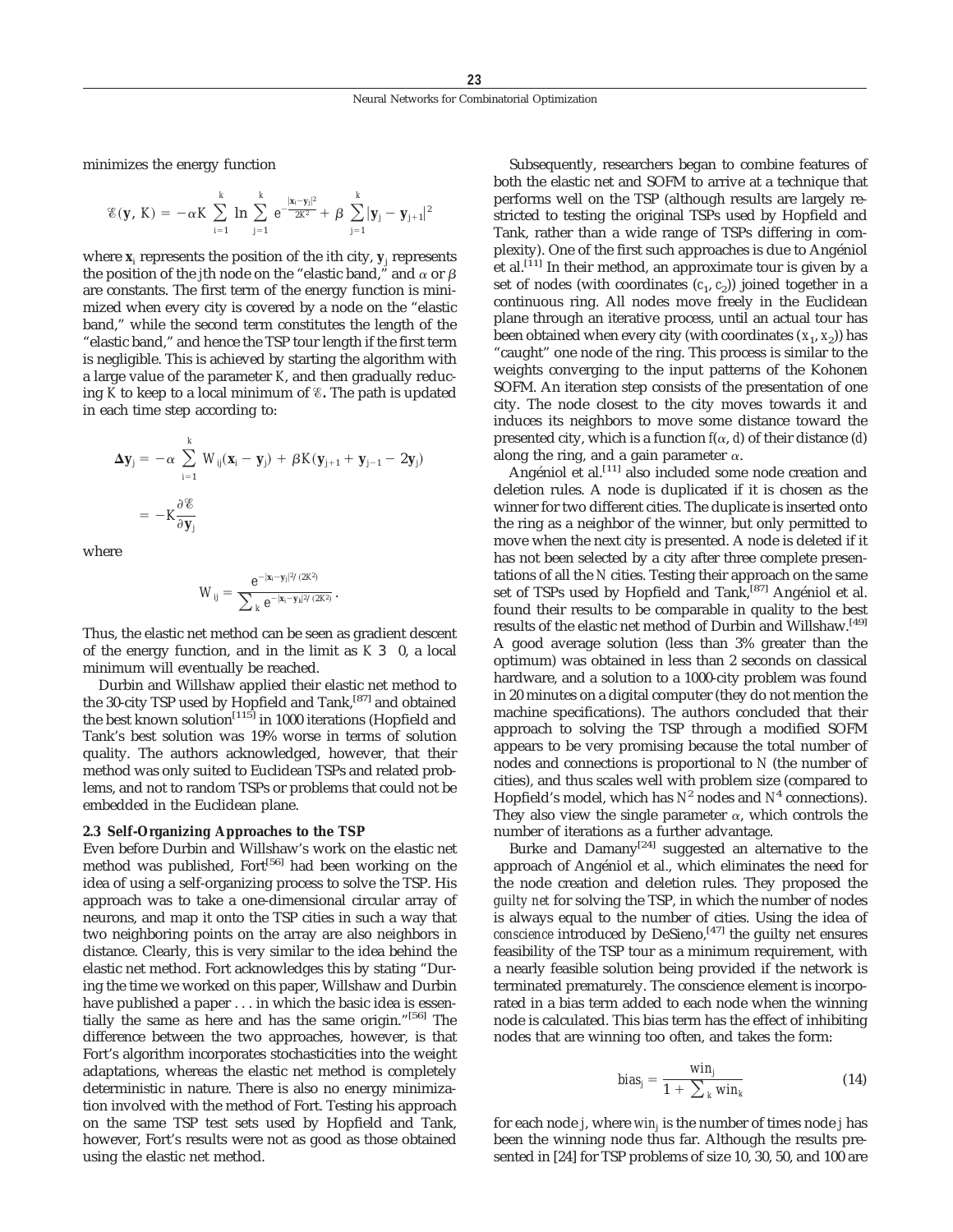poorer than the elastic net method (on average 9.5% poorer) or simulated annealing (on average 2.2% poorer), the authors point out that the guilty net requires substantially fewer iterations and can terminate before convergence to arrive at an approximate solution.

In more recent work, Burke<sup>[23]</sup> has extended the guilty net to automate the separation of nodes (rather than needing the bias term and its associated parameter). This new network is called the *vigilant net* and uses a simpler measure inspired by the vigilance of the adaptive resonance networks.<sup>[26]</sup> Winning nodes are now determined according to a set vigilance level. The effect of the vigilance net is to constrain the ratio between the lengths of the longest and the average links in the TSP tour to be within some desirable interval. Further, the processing time is near linear in the number of cities. 100- and 200-city problems (both uniformly and nonuniformly generated) were tested and compared to heuristics from operations research, including the space-filling curve approach of Platzman and Bartholdi.<sup>[136]</sup> While the vigilant net compared well with the space-filling curve heuristic, previous neural approaches were not tested on the new data sets.

Favata and Walker<sup>[52]</sup> also borrowed the idea of a circular array of neurons mapping onto the set of TSP cities. Their use of the SOFM algorithm is much more literal, however, and involves a minimal amount of modification. On the same 30-city TSP used by Hopfield and Tank,<sup>[87]</sup> Favata and Walker's approach yielded solutions that were on average about 5% more costly than those generated by Kirkpatrick et al.<sup>[100]</sup> using simulated annealing, but that were obtained consistently faster. Favata and Walker also assessed the scaling characteristics of the algorithm and found that the system converged reliably regardless of the problem size.

Vakhutinsky and Golden<sup>[174]</sup> considered speeding up the convergence process by employing a hierarchical strategy with the elastic net. The idea of their algorithm is to subdivide the plane into smaller square areas and replace the nodes in each square with the "center of gravity" of those nodes. As the algorithm proceeds, the squares are further divided so that eventually the TSP cities are all represented with no more than one city per square. A speed-up of around 16 times was achieved for a 500-city problem, and the speed-up appears to increase as the problem size is scaled up. This approach is one of global to local perspective, and has also been successfully applied to other neural algorithms<sup>[36]</sup> to speed-up convergence.

Several other approaches have also emerged over recent years, which are very similar to the aforementioned methods. While Fort<sup>[56]</sup> suggested some potential applications to graph projection as well as classification of statistical data, other authors have extended these approaches to deal with the Multiple TSP<sup>[70]</sup> and obstacle avoidance tour planning.<sup>[193]</sup> All of these approaches are based on a low dimensional deformable template method like the elastic net method. Clearly, the method of merging details of the SOFM algorithm with the elastic net method is very successful for solving TSPs and other optimization problems embedded in the Euclidean plane. However, owing to the fact that the geometry of these methods is based upon the elastic net

method (utilizing a circular ring of neurons), they are not readily generalizable to solve any other non-Euclidean problems. In this respect, such approaches are not nearly as useful as the Hopfield-Tank method, $[87]$  which generalizes to solve many practical and diverse optimization problems. Angéniol et al.<sup>[11]</sup> noted the absence of generalization and stated that they ". . . plan to generalize this method to other optimization problems by varying the organizing topology."

Recently, such an approach has been proposed,  $[154, 155]$ which is not based on the elastic net method and so generalizes to solve a large class of problems with quadratic objective functions and linear constraint sets. The basic idea is to present rows of a permutation matrix (which represents a feasible solution) to a self-organizing feature map whose outputs represent each row number. The outputs compete to gain possession of the row of the permutation matrix under consideration. The competition is based on minimizing the objective function. We refer the interested reader to [155] for more details about this generalization, its implementation, and applications.

#### **3. A Survey of Applications**

The majority of neural network research is applied to try to solve the TSP: for historical reasons this problem has become a benchmark. It has been argued, however, that the TSP is perhaps not the best benchmark by which to judge the effectiveness of neural networks for optimization.<sup>[156]</sup> Almost every class of combinatorial (and non-combinatorial) optimization problem has been tackled by neural networks over the last decade, and many of the results are very competitive with alternative techniques in terms of solution quality, particular those of recent years. Unfortunately, many researchers have not always compared their neural approach with the best performing alternative technique available at the time, and in doing so, their results are often viewed as inconclusive. Recent articles that define appropriate methods for reporting computational experiments and testing heuristics<sup>[17, 84]</sup> appear to have rectified this tendency.

In the following sections, we briefly review some of the many neural network approaches that have been reported for classical COPs. This survey is not intended to be exhaustive, but provides interested readers with appropriate starting points for considering neural approaches to various classes of problems.

### **3.1 Assignment Problems**

Assignment problems have been well tackled by neural network researchers, no doubt due to the wide variety of practical applications that can be categorized as either general assignment problems (with a linear objective function) and quadratic assignment problems. While there exist a number of reliable and efficient exact algorithms for solving linear assignment problems, [195] neural algorithms are still pursued as a solution technique for their promise of rapid execution through eventual hardware implementation.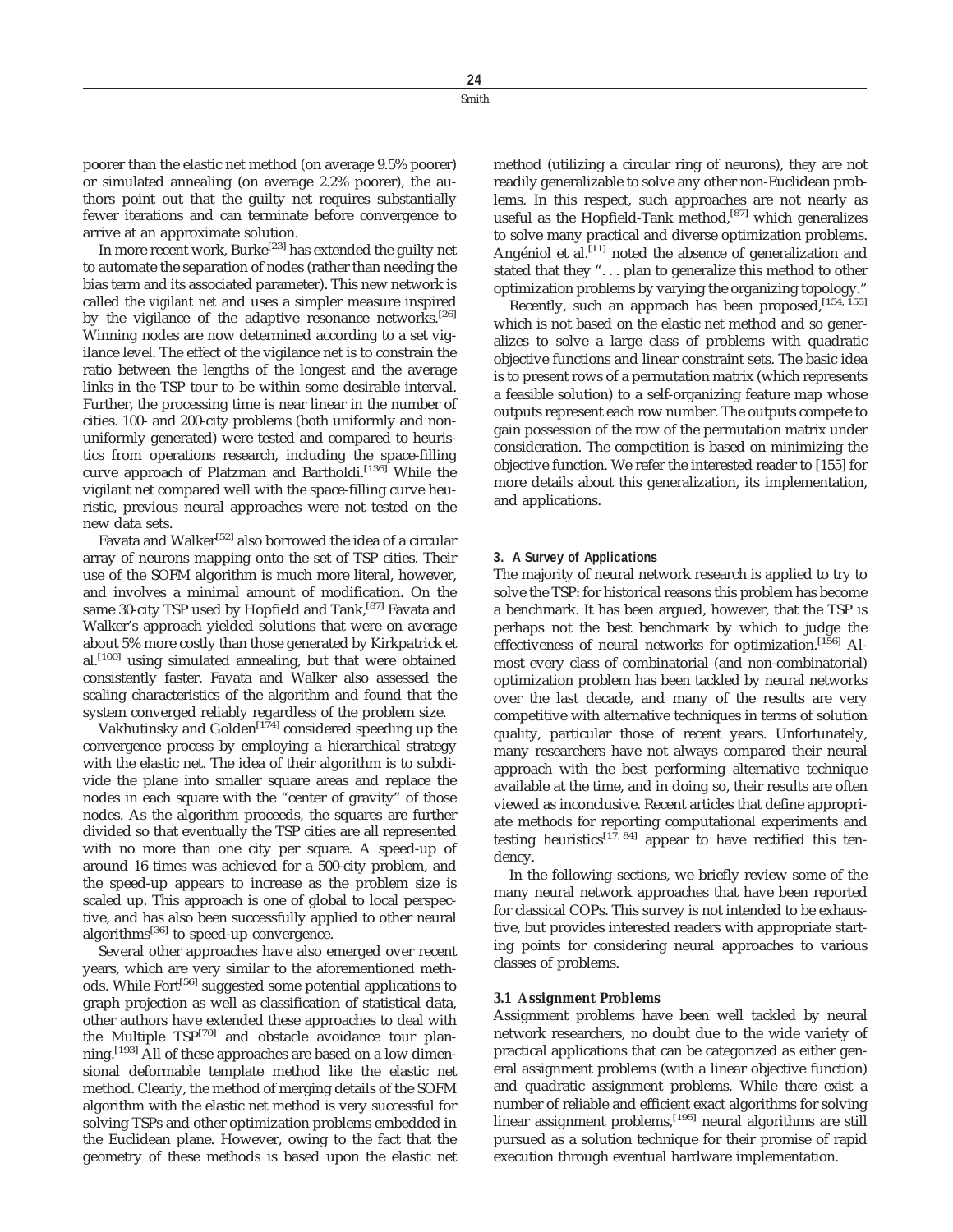#### **3.1.1 General Assignment Problems.**

The general assignment problem is best known as the problem of assigning *N* tasks to *N* people, where each person may only perform one task. This problem has applications to crew scheduling and manpower planning,  $[124]$  as well as allocation applications such weapon target assignments.<sup>[185]</sup> The constraints are similar to the TSP constraint set, and so solution by neural networks has been common.<sup>[188]</sup> Cho et al.[31] have used a discrete Hopfield network to solve the general assignment problem using a parallel algorithm that converges in near 0(1) time (less than 100 iterations regardless of the size of the problem). Gong et al.<sup>[71]</sup> use a continuous Hopfield network to solve the general assignment problem and add quadratic concave equality constraints to the energy function to ensure zero-one solutions. They employ an augmented Lagrangian multiplier method to determine the penalty parameters and show that this helps to alleviate the problems of convergence to local minima. A comparison was not performed with existing solution techniques for linear assignment problems however.

# **3.1.2 Quadratic Assignment Problems.**

Quadratic assignment problems find even more application in the real world, and their quadratic objective function means that they are particularly well suited to solution using energy based networks. Hopfield networks have been used to solve facility location problems, <a>[159]</a> cell placement in VLSI design,  $[44, 172]$  and assignment of frequencies in satellite and wireless communication networks.[58, 106, 107, 158] Several authors have also proposed neural networks to solve general quadratic assignment problems, regardless of the application, and have tested the applicability of their techniques using a wide range of applications. These include the self-organizing approach of Smith<sup>[154]</sup> and the mean-field annealing approach of Fang et al.<sup>[51]</sup>

# **3.2 Constraint Satisfaction Problems**

There are many well-known constraint satisfaction problems found in the literature: both practical ones and those that could best be described as puzzles. Problems such as the *N*-Queen problem, or the Stable Marriage Problem, involve constraints that are similar to assignment constraints, and so the solution of these puzzles has applicability to a wide range of applications employing similar constraints.

In 1987, Tagliarini and Page<sup>[162]</sup> used a Hopfield network to solve the *N*-Queen problem. This problem involves placing *N* Queens on a chess board in such a way that there is only one Queen in each row, column and diagonal, so that the *N* Queens are in a configuration where none are under attack. This problem has no objective function, and so the standard Hopfield-Tank method is able to quickly converge to a feasible solution. Takefuji<sup>[165]</sup> and others<sup>[5, 93]</sup> have solved many such puzzles using parallel neural networks including tiling problems and the stable marriage problem.[198] Other types of constraint satisfaction problems, involving constraints such as *k*-out-of-*N* constraints (where *k* elements in a row of *N* have to be "on") have been addressed.<sup>[50, 151]</sup>

Research into appropriate representations of certain constraints has resulted in automatic translation techniques<sup>[59]</sup> and the ability to handle difficult constraints such as logical constraints.[169] Knowledge of the best ways to incorporate certain constraints into a neural network is imperative if practical applications such as timetabling are to be attempted. Timetabling is a complex problem, and includes class scheduling, examination timetabling, rostering, etc. There have been several successful implementations of neural networks for timetabling<sup>[66, 104, 123, 134]</sup> (mostly based on mean-field annealing neural networks), and these results compare well to heuristic approaches.

# **3.3 Clustering Problems**

The problem of clustering data is equivalent to the partitioning of a set of *N* patterns in a metric space into *K* clusters, so that those patterns in a given cluster are more similar to each other than to the rest of the patterns. By minimizing the distance between each point and the centroid of each cluster, the problem can be formulated as 0–1 quadratic programming problem, where the (binary) variables represent the probability that a data point is assigned to a certain cluster. Hopfield networks have been used for clustering<sup>[94]</sup> and were shown to outperform conventional iterative techniques when the clusters are well defined. For fuzzy clustering, or when the number of clusters is not compatible with the structure of the data, the neural network is unable to find valid solutions easily, indicating that something may be wrong with the problem description. Boltzmann machines have also been investigated for clustering $[15]$  and tested using well-known data sets. The results have been compared with traditional clustering algorithms such as *K*-means<sup>[91]</sup> and show that neural network methods are able to outperform traditional techniques in this application area in terms of both solution quality and speed. Self-organizing neural network architectures such as Kohonen's Feature Map<sup>[103]</sup> and the Counter-propagation network[78] are also suitable for clustering.<sup>[30]</sup>

# **3.4 Cutting Stock and Packing Problems**

This category of problems includes sub-classes such as binpacking, knapsack, and cutting problems. Solutions to these problems are important because many of these problems find application in industry. Takada et al. have used a neural network for solving the problem of cutting steel sheets into assorted sizes, $[163]$  and such systems find applicability in glass-cutting and other industries. Industrial packing problems have also been solved using neural approaches. Dai et al.[42] have used common heuristic packing rules to construct a Hopfield network to solve a two-dimensional packing problem, while Bahrami et al.<sup>[16]</sup> have developed a hybrid intelligent system, comprising a neural network and a rule-based system, to solve industry packing problems.

#### **3.4.1 Knapsack Problems.**

Most of the research in the application to packing problems has been focused on the knapsack problem. This is no doubt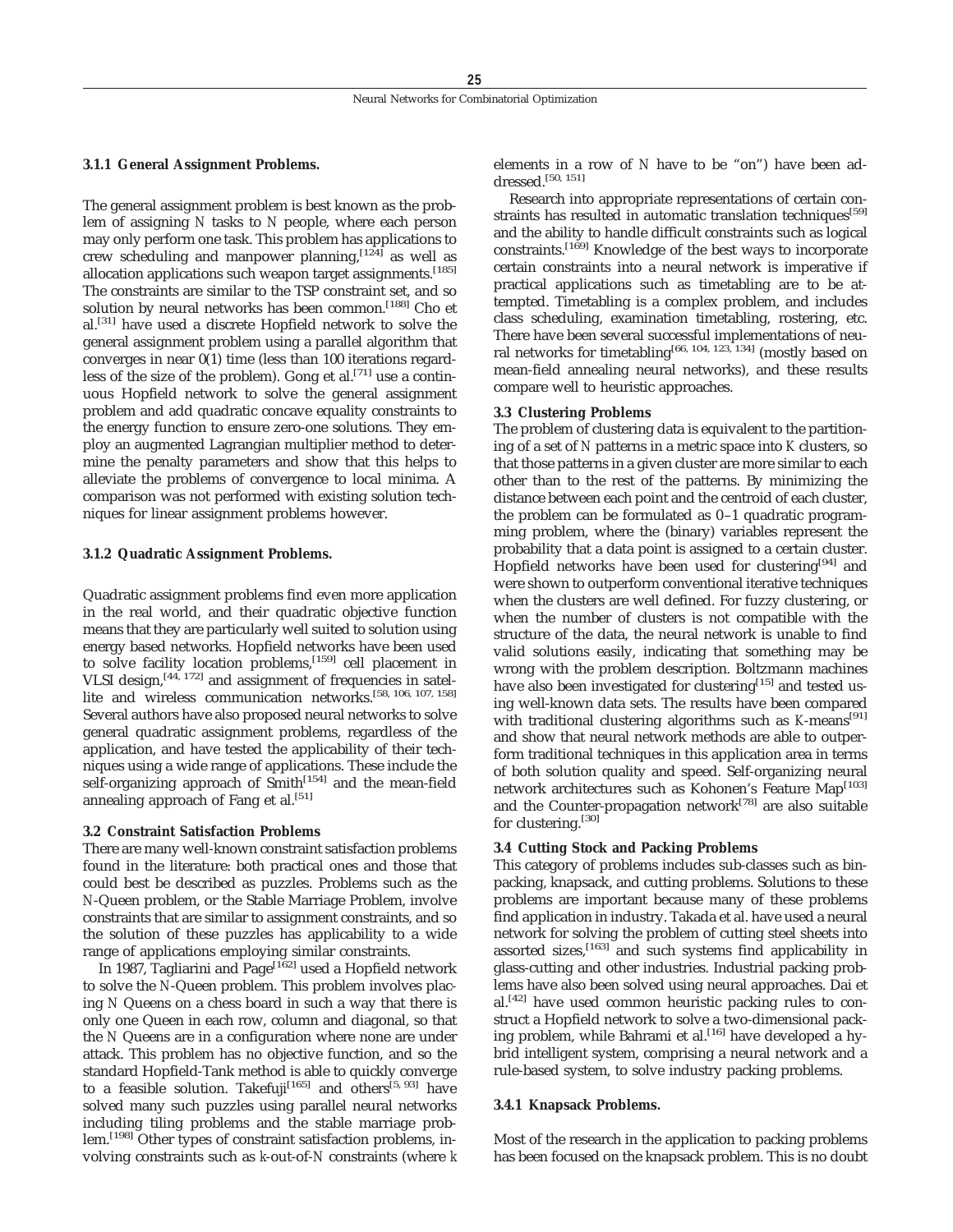due to the inequality constraints that require special treatment when using energy function related approaches.<sup>[3, 113]</sup> Mean-field theory techniques have managed to solve largescale knapsack problems using a discrete form of the derivative to compensate for the non-differentiable energy function. Ohlson et al.<sup>[129]</sup> use a mean-field algorithm that scales like *NM* for problems with *N* items and *M* constraints, and solve problems of size up to 10,000 items. Their results are comparable to those obtained using simulated annealing and an exact formulation, and are better than a greedy heuristic. The multidimensional knapsack problem has also been solved using a Boltzmann machine,<sup>[176]</sup> although the results were not compared to any other technique. Alternative neural network approaches, including a Hopfield network with asymmetric weights<sup>[196]</sup> and the Dual-Mode Dynamics Neural Network of Lee and Park,<sup>[114]</sup> have been proposed to handle inequality constraints, and tested using the knapsack problem. Vinod et al.<sup>[184]</sup> use the idea of orthogonal projections onto convex sets to solve problems with inequality constraints, including the 0–1 knapsack and multidimensional knapsack problems. Their results are shown to compare quite well with optimal and suboptimal solutions obtained using standard techniques.

# **3.5 Graph Problems**

There are many types of graph problems found in the operations research literature that have also been attempted using neural networks. Ramanujam and Sadayappan<sup>[142]</sup> provide a very good overview of how several graph problems can be solved using a Hopfield network, including graph partitioning, vertex covering, maximum independent set and maximum clique problems, number partitioning, maximum matching, set covering, and graph coloring problems. Their paper shows suitable energy function representations for each of the problems, and the consequent weights and external inputs of the Hopfield network, but does not report results for any of the formulations. Many other authors have used neural networks to solve various graph problems, including Hérault and Niez, $[81]$  and we now briefly review some of the approaches that have been taken.

# **3.5.1 Graph Sectioning, Partitioning, and Minimum Cut Problems.**

Graph bipartitioning is a well-studied problem that finds application in the design of VLSI circuits.<sup>[132]</sup> Van den Bout and Miller<sup>[179]</sup> have used mean-field annealing to solve the bipartitioning problem, and their results extend to solve the (more computationally difficult) problem of partitioning into three or more bins. Such problems find extensions to the bin-packing problem, which in turn can be used to solve resource allocation problems. The results for the mean-field annealing network were found to be superior to those obtained using simulated annealing and the heuristic approach of Kernighan and Lin.<sup>[98]</sup> In fact, the rate of convergence of mean-field annealing on graph bipartitioning problems was as much as 50 times faster than simulated annealing without degrading the solution quality.<sup>[179]</sup> Other mean-field annealing and Boltzmann machine solutions have been equally successful.<sup>[22, 202]</sup> Unsupervised competitive neural networks have also been used to solve the circuit bipartitioning problem<sup>[171]</sup> (also called the Minimum Cut problem), and their results are shown to be comparable to those found by the ratio cut algorithm of Wei and Cheng.<sup>[191]</sup> Hameenanttila and Carothers<sup>[75]</sup> consider the use of a Hopfield network to solve the related problem of partitioning circuits with thermal constraints. This inequality constraint is handled using a slack variable approach, and while the results look promising, comparison with existing heuristics is reserved for future work.

# **3.5.2 Vertex Covering, Maximum Independent Set, and Maximum Clique Problems.**

The vertex covering problem and its related problems of finding the maximum independent set and maximum clique find important applications in project scheduling, cluster analysis, facility location problems, and other problems from operations research.<sup>[142]</sup> Lai et al.<sup>[108]</sup> used a Hopfield network to solve these problems, but their energy function representations are different from those used by Ramanujam and Sadayappan<sup>[142]</sup> and are based on logical functions. Problem sets of various sizes are considered, and the Hopfield network results are shown to outperform a sequential greedy algorithm and perform comparably to two fast gradient descent heuristics in terms of solution quality. Jagota[89] has considered the maximum clique problem alone and presents several energy minimizing dynamics of a Hopfield network, both discrete (deterministic and stochastic) and continuous. Some of these dynamics emulate wellknown heuristics for the maximum clique problem, and the results show that mean-field annealing and a stochastic version of the Hopfield network perform the best of the neural networks and are comparable to the best of the traditional heuristics.

# **3.5.3 Graph Coloring Problems.**

The problem of coloring or labeling the vertices of a graph so that no two adjacent vertices are the same color is one that finds application in areas such as frequency assignment problems<sup>[58, 158]</sup> and computer compiler optimization.<sup>[62]</sup>  $T$ akefuji and Lee<sup>[166]</sup> have used a discrete Hopfield-type network to solve the problem using four colors, while Berger<sup>[19]</sup> has considered the general problem using *k* colors. Gassen and Carothers<sup>[62]</sup> have extended these models to try to minimize the number of colors required for a coloring of a given graph. While their results were not compared to alternative techniques, studies that use similar formulations for applications based on graph coloring problems have confirmed that Hopfield networks can match the performance of simulated annealing and other heuristics in this area. $^{[158]}$ 

# **3.5.4 Tree Problems.**

There are many different types of problem that involve finding a tree structure on a graph, including minimum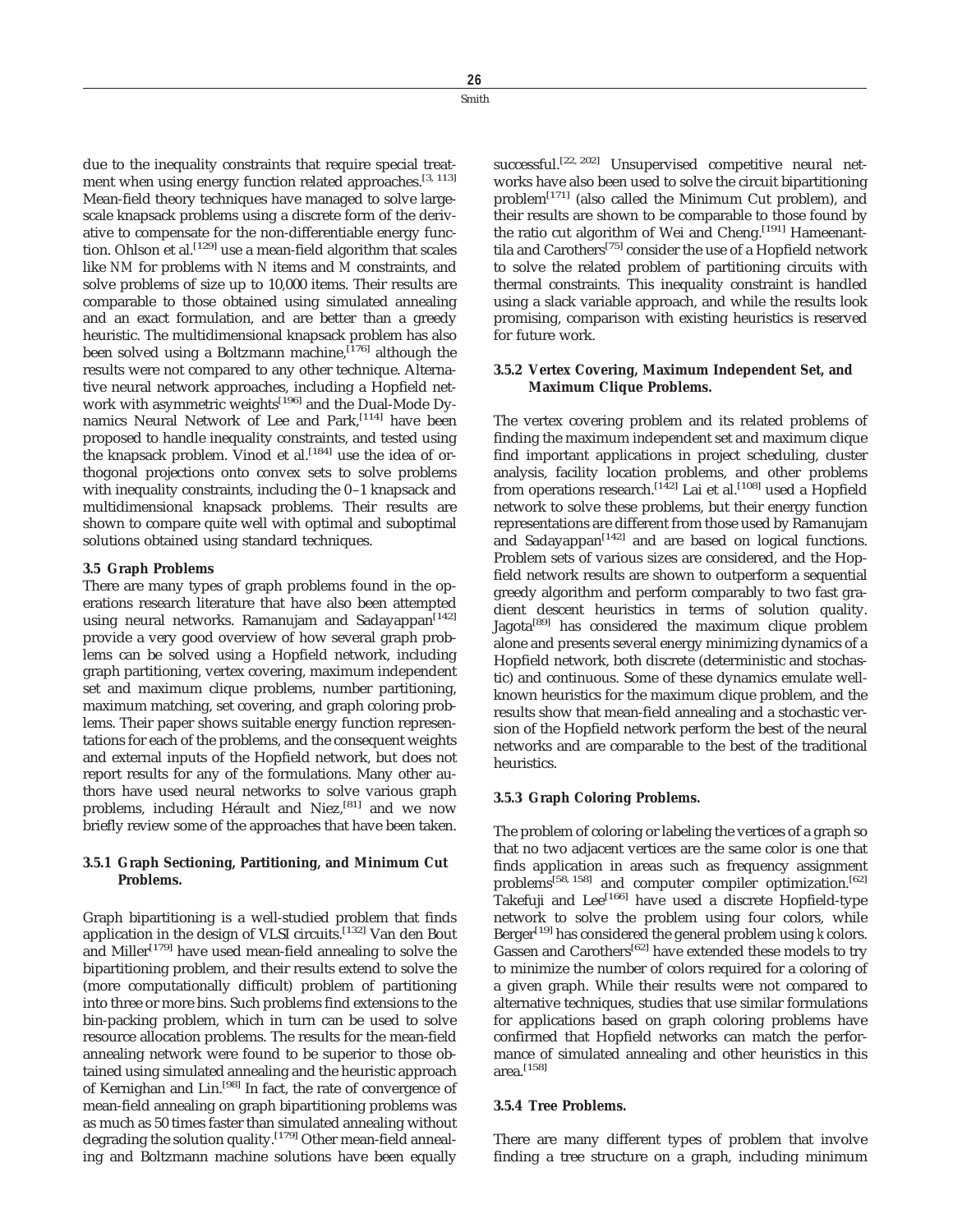spanning trees, degree constrained minimum spanning trees, Steiner trees, and shortest path problems. Many of these problems are important because they find application in areas such as the design of electrical connections on a printed circuit board or traffic routing through computer nodes. Craig et al.<sup>[37]</sup> have conducted an extensive study where Hopfield neural network solutions to the degreeconstrained minimum spanning tree problem are compared to a variety of heuristics including simulated annealing and algorithms of Kruskal<sup>[105]</sup> and Dijkstra.<sup>[48]</sup> The Hopfield network consists of two layers: one for minimizing the cost of branches in the graph while satisfying the degree constraints, and a second layer for determining if the current graph is a tree or not. The Hopfield network was found to converge to a feasible solution in only approximately 56% of the test problems, but when a feasible solution was found it was generally very close to the known optimal solution. Pornvalai et al. have also used a Hopfield network to solve the constrained Steiner tree problem.<sup>[138]</sup> This problem reduces to a shortest path problem when the number of destination nodes is one or to a minimum spanning tree problem when the number of destination nodes equals the number of nodes in the graph. Their results show that the Hopfield network can find near optimal solutions in randomly connected graphs, and the performance is comparable to the best heuristics.

### **3.5.5 Shortest Path Problems.**

The shortest path problem is concerned with finding the shortest path from an origin node to a destination node in a directed graph. It finds significant application in the routing of traffic in telecommunications networks<sup>[143, 199]</sup> and cell placement in VLSI design to minimize total wire length.<sup>[27, 164]</sup> Neural network solutions to these problems have been very successful. Wang<sup>[189]</sup> has used a Hopfield network based on an edge path representation (leading to a linear programming formulation) of the shortest path problem. The results show that the Hopfield network can locate optimal solutions to the example problems considered, but no comparison with other techniques was provided. Hong et al.<sup>[83]</sup> also use a Hopfield network, but their energy function is extremely complicated due to their formulation of the constraints. Although their results show that minimum cost solutions can be found for small sized problems, the many local minima of their energy function will make it unlikely that a strict descent technique like the standard Hopfield network will be able to find optimal solutions for larger problems. Zhao and Dillon<sup>[200]</sup> eliminate local minima problems by using a variation on the winner-take-all network, which does not involve any energy function minimization. Their approach is guaranteed to reach optimal solutions and possesses good scaling properties.

## **3.6 Integer and Mixed-Integer Linear Programming Problems**

Neural networks can be used to solve 0–1 linear programming problems, by expressing the 0–1 constraint as a quadratic term  $\sum x_i(1 - x_i)$  added to the energy function. Aourid

et al.<sup>[13]</sup> have used this technique to solve problems with known optimal solutions and have found optimal solutions using a Hopfield network by determining the lower bound of the penalty parameter that enforces the 0–1 constraint. In the work of Foo and Takefuji,<sup>[54]</sup> the 0-1 constraints of the integer linear programming problem are satisfied through high gain of the activation function for a Hopfield network (so that the continuous activation function approximates the discrete step function). Continuous linear programming can be achieved by using linear activation functions.<sup>[39, 43, 97]</sup> Consequently, mixed integer linear programming can be achieved through appropriate choice of the activation function to reflect the desired state of each final decision variable. Lin et al.<sup>[117]</sup> have proposed an alternative to the Hopfield network for the solution of mixed integer linear programming problems. They employ the traditional branch-andbound approach,<sup>[72, 111]</sup> but use backpropagation learning with a multilayered feedforward neural network to learn more efficient branching strategies. The technique is shown to be significantly faster than conventional methods for certain classes of mixed integer linear programming problems, particularly knapsack problems.

#### **3.7 Scheduling Problems**

Scheduling problems constitute quite a large class of practical optimization problems from industry. These problems include the scheduling of resources such as machinery (jobshop scheduling), labor (crew scheduling), and timetabling.

#### **3.7.1 Crew Scheduling.**

Airline crew scheduling has received much attention from the operations research community, principally because it can be formulated as a set partitioning problem, and an optimal solution would enable many related problems to be solved.[32] Airline crew scheduling has been solved using a Boltzmann machine<sup>[38]</sup> and tested using both artificially generated and real data sets. The results demonstrate that nearoptimal solutions can be obtained, but solutions to large problems are inhibited by excessive computation times. The scheduling of crew in the fast food industry has also been attempted using neural networks.<sup>[137]</sup> This problem (and other manpower scheduling problems) involves the assignment of crew members to jobs so that the correct number of people are scheduled at the right time, performing the right tasks, and with the right ability. Poliac et al.<sup>[137]</sup> use a network of parallel distributed elements with inhibitory and excitatory connection to enforce the labor, proficiency and availability constraints. Their results were unreported due to the preliminary nature of their study.

# **3.7.2 Job-Shop Scheduling.**

Most of the literature on using neural networks for scheduling has been focused on job-shop scheduling. This is the problem of scheduling each operation *i* of each job *j* to a machine *k*, where there are *m* machines. Clearly, job-shop scheduling is a resource allocation problem. Precedence relationships can make the problem even more tightly con-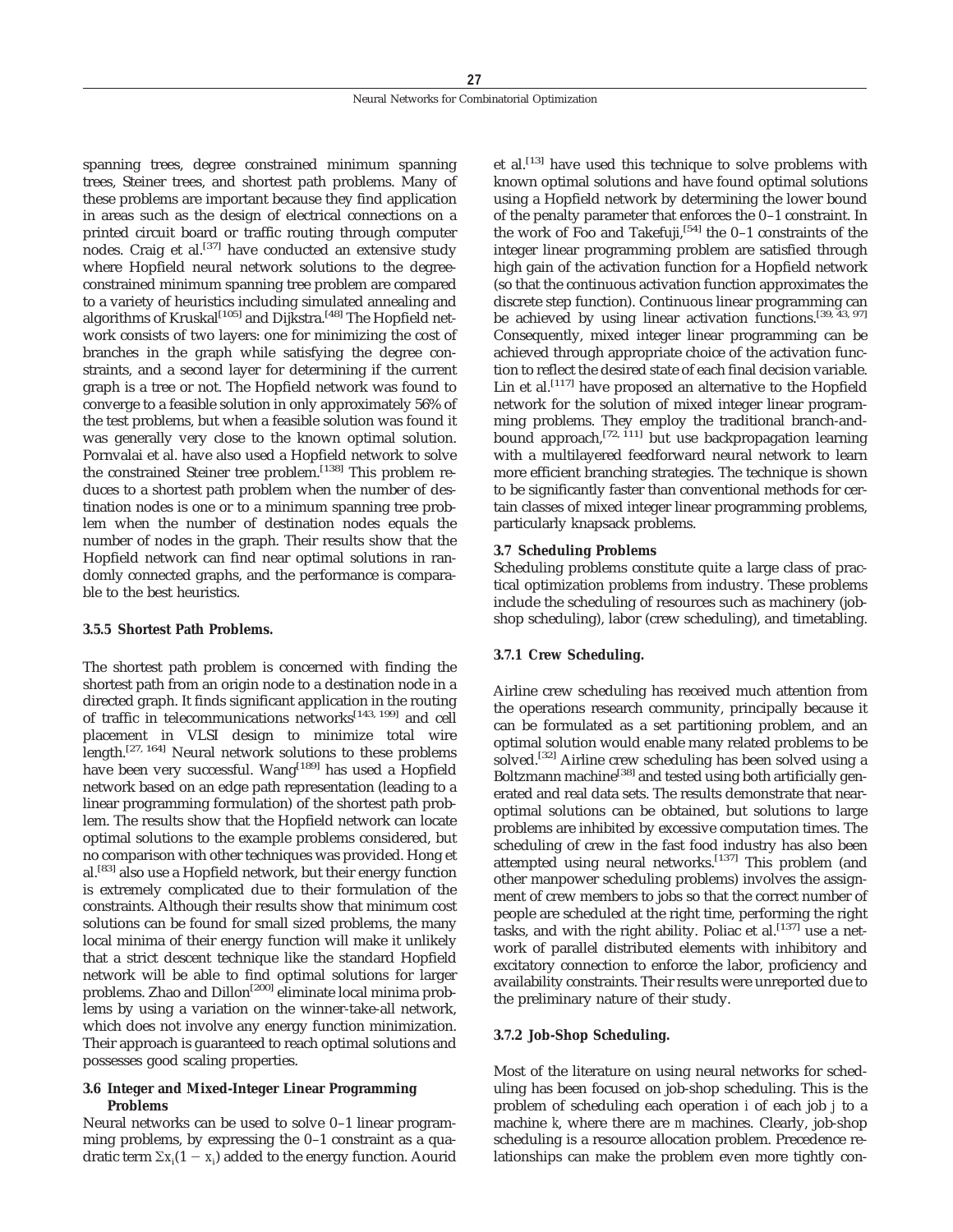strained. Foo and Takefuji<sup>[53]</sup> have proposed a stochastic (hill-climbing) version of the Hopfield network for solving the problem with precedence constraints. Their approach produces near optimal solutions, but requires a large number of neurons and is computationally expensive. Foo and Takefuji<sup>[54]</sup> have also proposed a more efficient approach based on an integer linear programming formulation of the job shop scheduling problem, which halves the number of neurons required. By defining a continuous variable (starting time for a job on a machine), rather than a 0–1 variable, Zhou et al.<sup>[201]</sup> were able to reduce further the number of neurons and weights needed to solve the problem. There have been many other successful implementations of neural networks for scheduling and sequencing jobs on machines.[28, 99, 135]

# **3.7.3 Scheduling Applications.**

Ansari et al.<sup>[12]</sup> have used mean-field annealing to schedule computation tasks onto a multiprocessor. Their experimental results indicate that this technique is very effective for solving such problems. Other authors have also solved multiprocessor task scheduling using neural approaches.<sup>[80, 121, 144]</sup> A stochastic neural approach has been proposed by Vaithyanathan et al.<sup>[175]</sup> for resource-constrained scheduling. Project scheduling is an important type of resource-constrained scheduling, and has also been attempted using neural networks.<sup>[131]</sup> Applications to assembly line scheduling have been considered using both Hopfield networks and self-organizing neural networks,<sup>[40, 147, 155, 157]</sup> and the results appear to compare well with traditional techniques in terms of solution quality. Obviously for industrial applications, solution speed is an important factor, and suitable hardware advances are needed for these techniques to be truly useful to industry.

#### **3.8 Travelling Salesman Problems**

Owing to the fact that Hopfield and Tank<sup>[87]</sup> originally demonstrated the applicability of their neural network for solving optimization problems by solving the TSP, almost all new neural network techniques for optimization are tested on the same problem. Surveys of many of these approaches for solving the TSP can be found in articles by Burke,<sup>[23]</sup> Looi,<sup>[120]</sup> and Potvin.<sup>[139]</sup> Like most neural network applications to optimization, there are mainly two approaches: Hopfield-type networks<sup>[21, 64, 116, 177]</sup> (energy minimization) and self-organizing approaches<sup>[11, 35, 56, 92, 194]</sup> (based on the elastic net method.<sup>[49]</sup> These approaches have already been discussed to some extent in Sections 1.4 and 2.3, respectively. There have also been studies that use neural networks to solve generalizations of the  $TSP<sup>[10]</sup>$  and variants of the TSP like the Orienteering Problem.<sup>[190]</sup> Further generalizations of the TSP (the Multiple TSP and Vehicle Routing Problems) are discussed below.

#### **3.8.1 Multiple TSPs.**

The multiple TSP involves minimizing the distance travelled by multiple salesmen, where each city must now be visited

by exactly one salesman sharing each depot. Extensions of the Hopfield-Tank approach have been considered to solve this generalized version of the TSP.<sup>[181, 186, 187]</sup> Self-organizing approaches have also been successfully applied to the multiple TSP. Goldstein<sup>[70]</sup> has extended the elastic net approach, and these results show that self-organizing approaches can be very competitive with simulated annealing and other heuristics.

# **3.8.2 Vehicle Routing Problems.**

Vehicle routing involves the problem of finding a route, for each vehicle, that begins at the depot, visits a subset of the cities, and returns to the depot. The distance travelled must be minimized, while the capacity constraints of each vehicle restrict the choice of cities a vehicle can visit in any single trip. Like the multiple TSP, vehicle routing has been solved successfully using elastic net and self-organizing approaches,<sup>[65, 122, 140, 173]</sup> and energy minimization approaches.<sup>[128]</sup>

# **4. Conclusions**

In this article, we have attempted to present the current standing of neural networks for combinatorial optimization. We have traced the history of neural network research from the perspective of the two main approaches: Hopfield networks and self-organizing networks. This history has seen neural networks for combinatorial optimization progress from a field plagued with problems of poor solution quality and infeasibility to the state we find them in today: quite competitive with meta-heuristics such as simulated annealing in terms of solution quality.

Nevertheless, there are still several areas of research needing attention. First, there is the never-ending quest to improve solution quality by novel techniques. In this regard, alternative models of neuron dynamics should be investigated, such as chaotic neural networks, which have recently been shown to help improve the search for global minima through their rich dynamics.<sup>[29, 57, 77, 88, 127]</sup> Another promising direction lies in the hybridization of neural networks with meta-heuristics such as genetic algorithms and simulated annealing in such a way that the advantages of each of the techniques can be combined to overcome the known limitations.<sup>[14, 41, 109, 150, 197]</sup>

Second, more practical applications need to be solved using neural networks to demonstrate their potential. To date, most research has been focused on solutions to the TSP, and although a wide range of classical combinatorial (and noncombinatorial) optimization problems have also been tackled using neural networks, extensive studies that evaluate the potential of using neural networks to solve practical optimization problems from industry are scarce. In this article, we have briefly reviewed the research that has been done by considering the most common classes of combinatorial optimization problems and trying to report comparisons with alternative techniques. Such comparisons are not always available because, as Looi noted, "although there is a large collection of operations research based on other methods for solving all of these problems, comparisons be-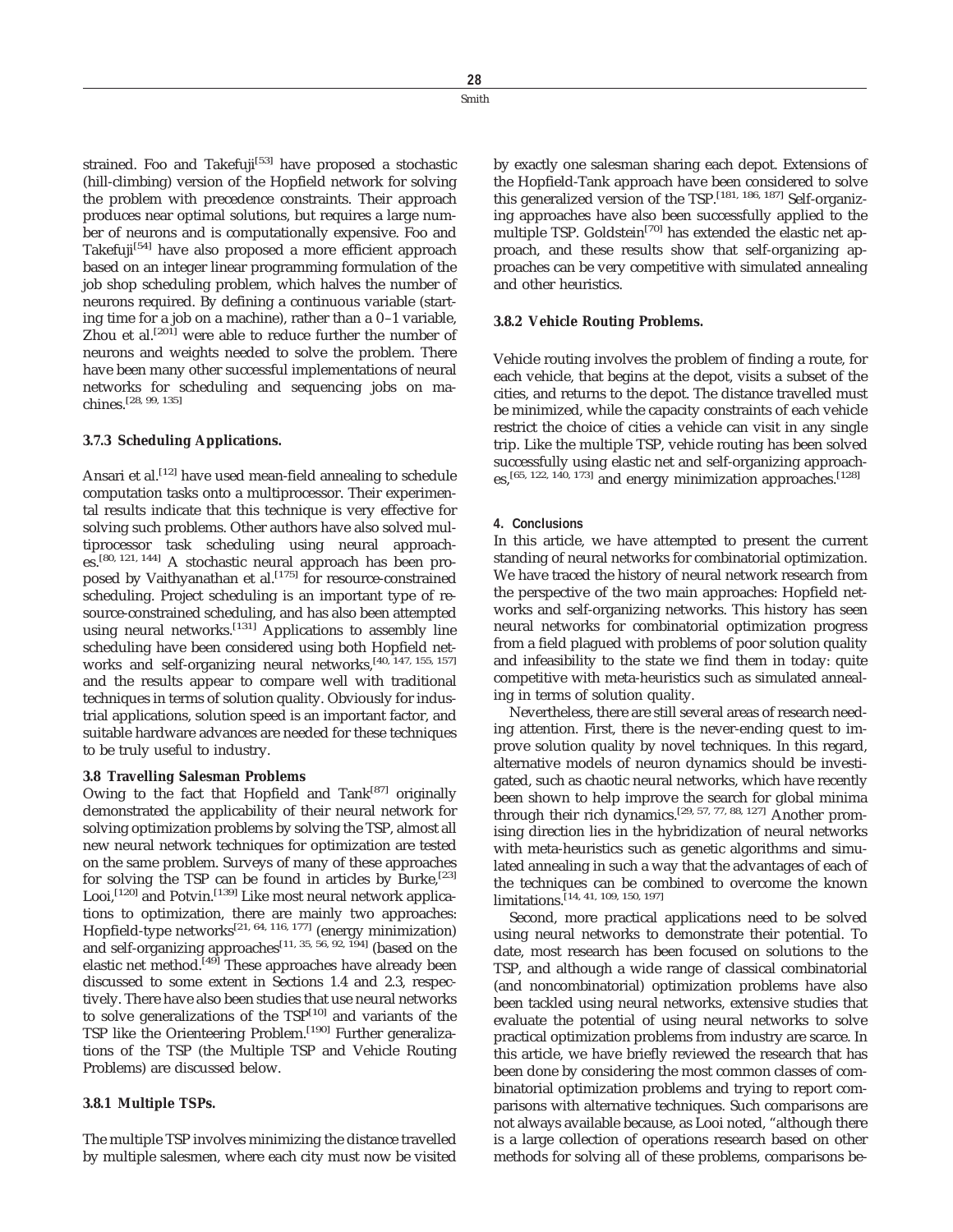tween neural network methods with existing methods have been lacking." $[120]$  This is the third area in which future research must focus. The problem is now being addressed as comparisons with existing techniques is seen to be essential for the results to be considered significant.<sup>[17, 84]</sup>

An accurate evaluation of the capabilities of neural networks for obtaining near-optimal solutions to optimization problems is necessary if neural networks are to be developed and employed in practical situations where their advantages over existing techniques can truly be exploited. Realizing this potential is the fourth main area for future research. While hardware implementation of a neural network is ideal for industrial situations, where the same problem will need to be solved many times as the environment changes, it is however an unlikely choice for an operations researcher, whose methodology tends to be simulation based, and who typically only needs to solve the problem once. Fortunately, recent work in the area of Field Programmable Gate Arrays (FPGAs)<sup>[20]</sup> has enabled the speed advantages of hardware implementation to be simulated on a digital computer using reconfigurable hardware with desktop programmability. Such a simulation can easily achieve speeds of several million interconnections per second, making the advantages associated with hardware implementation of neural networks more readily attainable. Certainly, satisfactory hardware implementation is still the topic of much research, and many design challenges lie ahead in this field.[34] Yet there is little doubt that it is only a matter of time before VLSI implementations of large scale neural networks are possible.<sup>[76, 149, 153]</sup> Already, researchers have been very successful in demonstrating this potential on small to medium-sized neural networks that can solve combinatorial and other optimization problems.<sup>[141, 148, 182]</sup>

#### **Acknowledgements**

The author is grateful to three anonymous referees, an associate editor, Dr. M. Gendreau, and Dr. B. Golden for their helpful comments and suggestions.

#### **References**

- 1. E. H. L. AARTS and J. KORST, 1989. *Simulated Annealing and Boltzmann Machines*, John Wiley & Sons, Essex, U.K.
- 2. E. H. L. AARTS and P. J. M. LAARHOVEN, 1985. Statistical Cooling: A General Approach to Combinatorial Optimisation Problems, *Philips Journal of Research 40*, 193–226.
- 3. S. ABE, J. KAWAKAMI, and K. HIRASAWA, 1992. Solving Inequality Constrained Combinatorial Optimization Problems by the Hopfield Neural Networks, *Neural Networks 5*, 663–670.
- 4. D. H. ACKLEY, G. E. HINTON, and T. J. SEJNOWSKI, 1985. A Learning Algorithm for Boltzmann Machines, *Cognitive Science 9*, 147–169.
- 5. H. M. ADORF and M. D. JOHNSTON, 1990. A Discrete Stochastic Neural Network Algorithm for Constraint Satisfaction Problems, *Proceedings International Joint Conference on Neural Networks 3*, San Diego, 917–924.
- 6. S. V. B. AIYER, M. NIRANJAN, and F. FALLSIDE, 1990. A Theoretical Investigation into the Performance of the Hopfield Model, *IEEE Transactions on Neural Networks 1*, 204–215.
- 7. S. V. B. AIYER, 1991. Solving Combinatorial Optimization Prob-

lems Using Neural Networks, Technical Report CUED/F-IN-FENG/TR 89, Cambridge University Engineering Department, Cambridge, U.K.

- 8. Y. AKIYAMA, A. YAMASHITA, M. KAJIURA, and H. AISO, 1989. Combinatorial Optimization with Gaussian Machines, *Proceedings IEEE International Joint Conference on Neural Networks 1*, 533–540.
- 9. S. C. AMARTUR, D. PIRAINO, and Y. TAKEFUJI, 1992. Optimization Neural Networks for the Segmentation of Magnetic Resonance Images, *IEEE Transactions on Medical Imaging 11*, 215– 220.
- 10. R. ANDRESOL, M. GENDREAU, and J.-Y. POTVIN, 1997. A Hopfield-Tank Neural Network Model for the Generalized Traveling Salesman Problem, in *Meta-Heuristics: Advances and Trends in Local Search Paradigms for Optimization*, S. Voss et al. (eds.), Kluwer Academic Publishers, Boston, 393–402.
- 11. B. ANGENIOL, G. DE LA CROIX, and J.-Y. LE TEXIER, 1988. Self Organising Feature Maps and the Travelling Salesman Problem, *Neural Networks 1*, 289–293.
- 12. N. ANSARI, Z. Z. ZHANG, and E. S. H. HOU, 1993. Scheduling Computation Tasks onto a Multiprocessor System by Mean Field Annealing of a Hopfield Neural Network, in *Neural Networks in Design and Manufacturing*, J. Wang and Y. Takefuji (eds.), World Scientific, Singapore, 163–184.
- 13. S. M. AOURID, X. D. DO, and B. KAMINSKA, 1995. Penalty Formulation for 0–1 Linear Programming Problem: A Neural Network Approach, *Proceedings International Conference on Neural Networks 4*, 1690–1693.
- 14. J. ARABAS, 1994. A Genetic Approach to the Hopfield Neural Network in the Optimization Problems, *Bulletin Polish Academy of Sciences 42*, 59–66.
- 15. G. P. BABU and M. N. MURTY, 1994. Connectionist Approach for Clustering, *Proceedings International Conference on Neural Networks 7*, 4661–4666.
- 16. A. BAHRAMI and C. DAGLI, 1994. Hybrid Intelligent Packing System (HIPS) Through Integration of Artificial Neural Networks, Artificial Intelligence and Mathematical Programming, *Applied Intelligence 4*, 321–336.
- 17. R. S. BARR, B. L. GOLDEN, J. P. KELLY, M. G. C. RESENDE, and W. R. STEWART, 1995. Designing and Reporting on Computational Experiments with Heuristic Methods, *Journal of Heuristics 1*, 9–32.
- 18. R. BEALE and T. JACKSON, 1990. *Neural Computing: An Introduction*, IOP Publishing Ltd., Bristol, U.K.
- 19. M. O. BERGER, 1994. k-Coloring Vertices Using a Neural Network with Convergence to Valid Solutions, *Proceedings International Conference on Neural Networks 7*, 4514–4517.
- 20. N. BOTROS and M. ABDUL-AZIZ, 1994. Hardware Implementation of an Artificial Neural Network Using Field Programmable Gate Arrays (FPGA's), *IEEE Transactions on Industrial Electronics 41*, 665–667.
- 21. R. D. BRANDT, Y. WANG, A. J. LAUB, and S. K. MITRA, 1988. Alternative Networks for Solving the Travelling Salesman Problem and the List-Matching Problem, *Proceedings International Conference on Neural Networks 2*, 333–340.
- 22. T. BULTAN and C. AYKANAT, 1991. Circuit Partitioning Using Parallel Mean Field Annealing Algorithms, *Proceedings 3rd IEEE Symposium on Parallel and Distributed Processing*, 534–541.
- 23. L. I. BURKE, 1994. Adaptive Neural Networks for the Traveling Salesman Problem: Insights from Operations Research, *Neural Networks 7*, 681–690.
- 24. L. I. BURKE and P. DAMANY, 1992. The Guilty Net for the Travelling Salesman Problem, *Computers and Operations Research 19*, 255–265.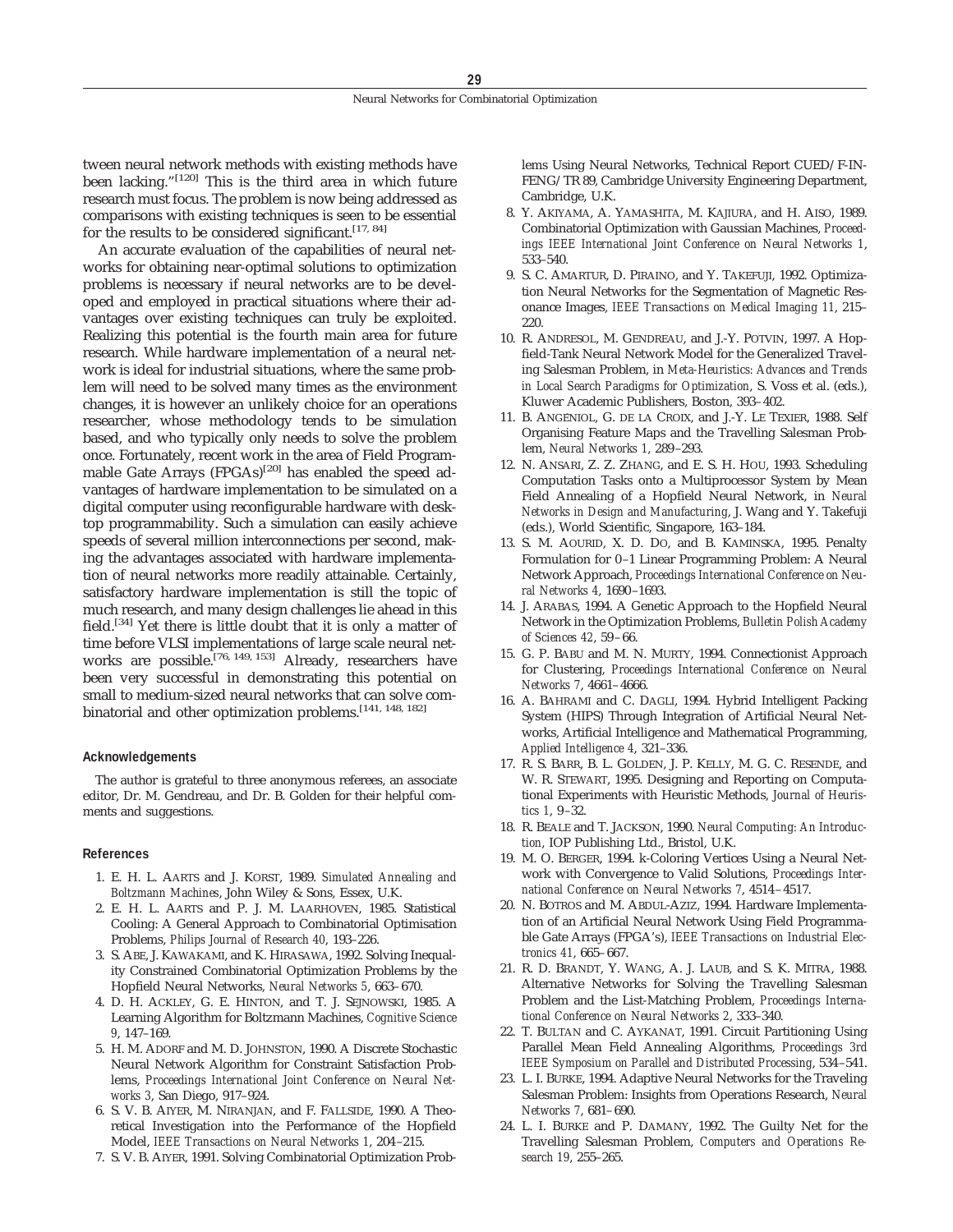- 25. L. I. BURKE and J. P. IGNIZIO, 1992. Neural Networks and Operations Research: An Overview, *Computers and Operations Research 19*, 179–189.
- 26. G. CARPENTER and S. GROSSBERG, 1987. ART2: Self-Organization of Stable Category Recognition Codes for Analog Input Patterns, *Applied Optics 26*, 4919–4946.
- 27. D. D. CAVIGLIA, G. M. BISIO, F. CURATELLI, L. GIOVANNACCI and L. RAFFO, 1989. Neural Algorithms for Cell Placement in VLSI Design, *Proceedings IEEE International Joint Conference on Neural Networks 1*, 573–580.
- 28. S. CHANG and B. H. NAM, 1994. Hopfield-type Neural Networks for Standard Form Linear Programming and Jobshop Scheduling, *Transactions Korean Institute Electrical Engineering 43*, 1361–1369.
- 29. L. CHEN and K. AIHARA, 1995. Chaotic Simulated Annealing by a Neural Network Model with Transient Chaos, *Neural Networks 8*, 915–930.
- 30. S. K. CHEN, P. MANGIAMELI, and D. WEST, 1995. The Comparative Ability of Self-Organizing Neural Networks to Define Cluster Structure, *Omega 23*, 271–279.
- 31. Y. B. CHO, T. KUROKAWA, Y. TAKEFUJI, and H. S. KIM, 1993. An O(1) Approximate Parallel Algorithm for the n-Task n-Person Assignment Problem, *Proceedings International Joint Conference on Neural Networks 2*, Nagoya, 1503–1506.
- 32. N. CHRISTOFIDES, 1975. *Graph Theory: An Algorithmic Approach*, Academic Press, New York.
- 33. P. CHU, 1992. A Neural Network for Solving Optimization Problems with Linear Equality Constraints, *Proceedings IEEE International Joint Conference on Neural Networks 2*, 272–277.
- 34. J. COLLINS and P. A. PENZ, 1989. Considerations for Neural Network Hardware Implementations, *Proceedings IEEE International Symposium on Circuits and Systems*, Portland, 834–847.
- 35. M. COTTRELL and J. C. FORT, 1986. A Stochastic Model of Retinotopy: A Self-Organizing Process, *Biological Cybernetics 53*, 166–170.
- 36. S. COY, B. GOLDEN, E. WASIL, and G. RUNGER, 1997. Evaluating the Effectiveness of Fine-Tuned Learning Enhancement to Backpropagation, in *Intelligent Engineering Systems Through Artificial Neural Networks*, C. Dagli et al. (eds.), ASME Press, New York, 105–111.
- 37. G. CRAIG, M. KRISHNAMOORTHY, and M. PALANISWAMI, 1996. Comparison of Heuristic Algorithms for the Degree Constrained Minimum Spanning Tree, in *Meta-Heuristics: Theory and Applications*, I. H. Osman and J. P. Kelly (eds.), Kluwer Academic Press, Boston, 83–96.
- 38. I. F. CROALL and J. P. MASON, 1992. *Industrial Applications of Neural Networks*, Springer-Verlag, Luxembourg, 160–218.
- 39. J. C. CULIOLI, V. PROTOPOPESCU, C. L. BRITTON, and M. N. ERICSON, 1990. Neural Network Models for Linear Programming, *Proceedings of International Joint Conference on Neural Networks*, 293–296.
- 40. C. DAGLI and S. LAMMERS, 1989. Possible Applications of Neural Networks in Manufacturing, *Proceedings of the IEEE International Joint Conference of Neural Networks 2*, 605 (abstract only).
- 41. C. H. DAGLI and S. SITTISATHANCHAI, 1993. Genetic Neuro-Scheduler for Job-Shop Scheduling, *Computers and Industrial Engineering 25*, 267–270.
- 42. Z. DAI, J. CHA, W. GUO, and F. WANG, 1994. A Heuristic-Based Neural Network for Packing Problems, *Proceedings International Conference on Data and Knowledge Systems for Manufacturing and Engineering 2*, 698–703.
- 43. G. B. DANTZIG, 1963. *Linear Programming and Extensions*, Princeton University Press, Princeton, NJ.
- 44. H. DATE, M. SEKI, and T. HAYASHI, 1990. LSI Module Placement Using Neural Computation Networks, *Proceedings International Joint Conference on Neural Networks 3*, San Diego, 831– 836.
- 45. G. W. DAVIS, 1989. Sensitivity Analysis in Neural Net Solutions, *IEEE Transactions on Systems, Man and Cybernetics 19*, 1078–1082.
- 46. L. DAVIS (ed.), 1991. *Handbook of Genetic Algorithms*, Van Nostrand Reinhold, New York.
- 47. D. DESIENO, 1988. Adding a Conscience Mechanism to Competitive Learning, *Proceedings IEEE International Conference on Neural Networks 1*, 117–124.
- 48. E. W. DIJKSTRA, 1959. A Note on Two Problems in Connection with Graphs, *Numerische Mathematik 1*, 269.
- 49. R. DURBIN and D. WILLSHAW, 1987. An Analogue Approach to the Travelling Salesman Problem Using an Elastic Net Method, *Nature 326*, 689–691.
- 50. L. FANG and T. LI, 1990. Design of Competition-Based Neural Networks for Combinatorial Optimization, *International Journal of Neural Systems 1*, 221–235.
- 51. L. FANG, W. H. WILSON, and T. LI, 1990. Mean-Field Annealing Neural Net for Quadratic Assignment, *Proceedings International Conference on Neural Networks*, Paris, 282–286.
- 52. F. FAVATA and R. WALKER, 1991. A Study of the Application of Kohonen-Type Neural Networks to the Travelling Salesman Problem, *Biological Cybernetics 64*, 463–468.
- 53. Y. P. S. FOO and Y. TAKEFUJI, 1988. Stochastic Neural Networks for Job-Shop Scheduling: Parts 1 and 2, *Proceedings of the IEEE International Conference on Neural Networks 2*, 275–290.
- 54. Y. P. S. FOO and Y. TAKEFUJI, 1988. Integer Linear Programming Neural Networks for Job Shop Scheduling, *Proceedings of the IEEE International Conference on Neural Networks 2*, 341–348.
- 55. Y. P. S. FOO and H. SZU, 1989. Solving Large-Scale Optimization Problems by Divide-and-Conquer Neural Networks, *Proceedings IEEE International Joint Conference on Neural Networks 1*, 507–511.
- 56. J. C. FORT, 1988. Solving a Combinatorial Problem via Self-Organizing Process: An Application of the Kohonen Algorithm to the Traveling Salesman Problem, *Biological Cybernetics 59*, 33–40.
- 57. T. FUJITA, K. YASUDA, and R. YOKOYAMA, 1995. Global Optimization Method Using Chaos in Dissipative System, *Electronics and Communications in Japan, Part 3, 78*, 881–889.
- 58. N. FUNABIKI and Y. TAKEFUJI, 1992. A Neural Network Parallel Algorithm for Channel Assignment Problems in Cellular Radio Networks, *IEEE Transactions on Vehicular Technology 41*, 430– 437.
- 59. C. GASPIN, 1990. Automatic Translation of Constraints for Solving Optimization Problems by Neural Networks, *Proceedings International Joint Conference on Neural Networks*, 857–861.
- 61. M. R. GAREY and D. S. JOHNSON, 1979. *Computers and Intractability*, W. H. Freeman, New York.
- 62. D. W. GASSEN and J. D. CAROTHERS, 1993. Graph Color Minimization Using Neural Networks, *Proceedings International Joint Conference on Neural Networks 2*, Nagoya, 1541–1544.
- 63. A. H. GEE, 1993. Problem Solving with Optimization Networks, Ph.D. thesis, Queen's College, Cambridge University, Cambridge, U. K.
- 64. A. H. GEE and R. W. PRAGER, 1995. Limitations of Neural Networks for Solving Traveling Salesman Problems, *IEEE Transactions on Neural Networks 6*, 280–282.
- 65. H. GHAZIRI, 1996. Supervision in the Self-Organizing Feature Map: Application to the Vehicle Routing Problem, in *Metaheu-*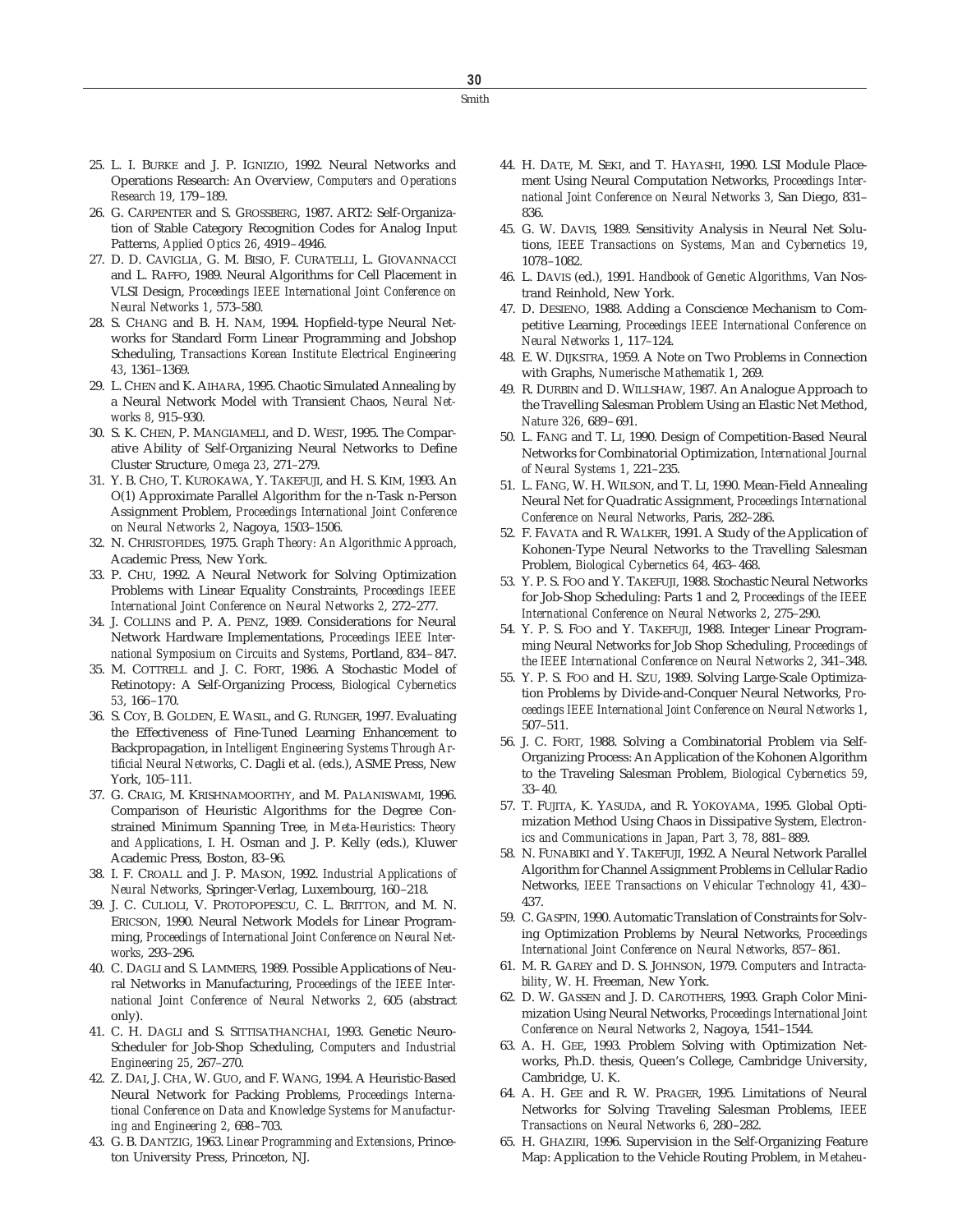*ristics: Theory and Applications*, I. H. Osman and J. P. Kelly (eds.), Kluwer, Boston, 651–660.

- 66. L. GISLEN, C. PETERSON and B. SODERBERG, 1989. Teachers and Classes with Neural Networks, *International Journal of Neural Systems 1*, 167–176.
- 67. F. GLOVER, 1986. Future Paths for Integer Programming and Links to Artificial Intelligence, *Computers and Operations Research 5*, 533–549.
- 68. F. GLOVER, 1993. A User's Guide to Tabu Search, *Annals of Operations Research 41*, 3–28.
- 69. D. E. GOLDBERG, 1989. *Genetic Algorithms in Search Optimization, and Machine Learning*, Addison-Wesley, Reading, MA.
- 70. M. GOLDSTEIN, 1990. Self-Organizing Feature Maps for the Multiple Traveling Salesman Problem (MTSP), *Proceedings IEEE International Conference on Neural Networks, Paris, 258–261.*
- 71. D. GONG, M. GEN, G. YAMAZAKI, and W. XU, 1995. Neural Network Approach for General Assignment Problem, *Proceedings International Conference on Neural Networks 4*, Perth, 1861– 1866.
- 72. R. E. GOMORY, 1958. Outline for an Algorithm for Integer Solution to Linear Programs, *Bulletin of the American Mathematical Society 64*, 5.
- 73. S. GROSSBERG, 1988. Nonlinear Neural Networks: Principles, Mechanisms and Architectures, *Neural Networks 1*, 17–61.
- 74. F. GUERRERO, S. LOZANO, D. CANCA, and K. SMITH, 1998. Machine Grouping in Cellular Manufacturing: A Self-Organising Neural Network, in *Engineering Benefits from Neural Networks*, A. B. Bulsari et al. (eds.), Systems Engineering Association, Turku, Finland, 374–377.
- 75. T. HAMEENANTTILA and J. D. CAROTHERS, 1994. A Hopfield Neural Network Solution to the TCM Partitioning Problem, *Proceedings IEEE International Conference on Neural Networks 7*, 4676–4680.
- 76. D. HAMMERSTROM, 1990. A VLSI Architecture for High Performance, Low Cost, On-Chip Learning, *Proceedings IEEE International Joint Conference on Neural Networks 2*, 537–543.
- 77. Y. HAYAKAWA, A. MARUMOTOT, and Y. SAWADA, 1995. Effects of the Chaotic Noise on the Performance of a Neural Network Model for Optimization Problems, *Physical Review E 51*, 2693– 2700.
- 78. R. HECHT-NIELSEN, 1988. Applications of Counterpropagation Networks, *Neural Networks 1*, 131–139.
- 79. S. HEDGE, J. SWEET, and W. LEVY, 1988. Determination of Parameters in a Hopfield/Tank Computational Network, *Proceedings IEEE International Conference on Neural Networks 2*, 291–298.
- 80. B. J. HELLSTROM and L. N. KANAL, 1992. Asymmetric Mean-Field Neural Networks for Multi-Processor Scheduling, *Neural Networks 5*, 671–686.
- 81. L. HÉRAULT and J. J. NIEZ, 1991. Neural Network and Combinatorial Optimization. A Study of NP-Complete Graph Problems, in *Neural Networks: Advances and Applications*, E. Gelenbe (ed.), North-Holland, Amsterdam, 165–213.
- 82. G. E. HINTON, T. J. SEJNOWSKI, and D. H. ACKLEY, 1984. Boltzmann Machines: Constraint Satisfaction Networks that Learn, Carnegie Mellon University Technical Report CMU-CS-84-119.
- 83. S. G. HONG, S. W. KIM, and J. J. LEE, 1995. The Minimum Cost Path Finding Algorithm Using a Hopfield Type Neural Network, *Proceedings IEEE International Conference on Fuzzy Systems 4*, 1719–1726.
- 84. J. N. HOOKER, 1995. Testing Heuristics: We Have it All Wrong, *Journal of Heuristics 1*, 33–42.
- 85. J. J. HOPFIELD, 1982. Neural Networks and Physical Systems

with Emergent Collective Computational Abilities, *Proceedings National Academy of Sciences 79*, 2554–2558.

- 86. J. J. HOPFIELD, 1984. Neurons with Graded Response Have Collective Computational Properties Like Those of Two-State Neurons, *Proceedings National Academy of Sciences 81*, 3088– 3092.
- 87. J. J. HOPFIELD and D. W. TANK, 1985. "Neural" Computation of Decisions in Optimization Problems, *Biological Cybernetics 52*, 141–152.
- 88. M. INOUE and A. NAGAYOSHI, 1992. Solving an Optimization Problem with a Chaos Neural Network, *Proceedings Theoretical Physics 88*, 769–773.
- 89. A. JAGOTA, 1995. Approximating Maximum Clique with a Hopfield Network, *IEEE Transactions on Neural Networks 6*, 724–735.
- 90. H. JEONG and J. H. PARK, 1989. Lower Bounds of Annealing Schedule for Boltzmann and Cauchy Machines, *Proceedings IEEE International Joint Conference on Neural Networks 1*, 581– 586.
- 91. A. K. JAIN and R. C. DUBES, 1988. *Algorithms for Clustering*, Prentice Hall, Englewood, NJ.
- 92. A. JOPPE, H. R. A. CARDON, and J. C. BIOCH, 1990. A Neural Network for Solving the Traveling Salesman Problem, *Proceedings IEEE International Joint Conference on Neural Networks 3*, 961–964.
- 93. M. KAJIURA, Y. AKIYAMA, and Y. ANZAI, 1990. Solving Large Scale Puzzles with Neural Networks, *Proceedings Tools for AI Conference*, Fairfax, 562–569.
- 94. B. KAMGAR-PARSI, J. A. GUALTIERI, J. E. DEVANEY, and B. KAMGAR-PARSI, 1990. Clustering with Neural Networks, *Biological Cybernetics 63*, 201–208.
- 95. B. KAMGAR-PARSI and B. KAMGAR-PARSI, 1987. An Efficient Model of Neural Networks for Optimization, *Proceedings IEEE International Conference on Neural Networks 3*, 785–790.
- 96. B. KAMGAR-PARSI and B. KAMGAR-PARSI, 1992. Dynamical Stability and Parameter Selection in Neural Optimization, *Proceedings International Joint Conference on Neural Networks 4*, 566–571.
- 97. M. KENNEDY and L. CHUA, 1988. Neural Networks for Linear and Nonlinear Programming, *IEEE Transactions on Circuits and Systems 35*, 554–562.
- 98. B. KERNIGHAN and S. LIN, 1970. An Efficient Heuristic Procedure for Partitioning Graphs, *Bell System Technical Journal 49*, 291–307.
- 99. S. Y. KIM, Y. H. LEE, and D. AGNIHOTRI, 1995. A Hybrid Approach to Sequencing Jobs Using Heuristic Rules and Neural Networks, *Production Planning and Control 6*, 445–454.
- 100. S. KIRKPATRICK, C. GELATT, and M. VECCHI, 1983. Optimisation by Simulated Annealing, *Science 220*, 671–680.
- 101. T. KOHONEN, 1982. Self-Organized Formation of Topologically Correct Feature Maps, *Biological Cybernetics 43*, 59–69.
- 102. T. KOHONEN, 1984. *Self-Organisation and Associative Memory*, Springer-Verlag, Berlin.
- 103. T. KOHONEN, 1990. The Self-Organizing Map, *Proceedings of the IEEE 78*, 1464–1480.
- 104. M. KOVACIC, 1993. Timetable Construction with Markovian Neural Network, *European Journal of Operational Research 69*, 92–96.
- 105. J. KRUSKAL, 1956. On the Shortest Spanning Subtree of a Graph and the Travelling Salesman Problem, *Proceedings American Mathematical Society 7*, 48.
- 106. D. KUNZ, 1991. Channel Assignment for Cellular Radio Using Neural Networks, *IEEE Transactions on Vehicular Technology 40*, 188–193.
- 107. T. KUROKAWA and S. KOZUKA, 1994. Use of Neural Networks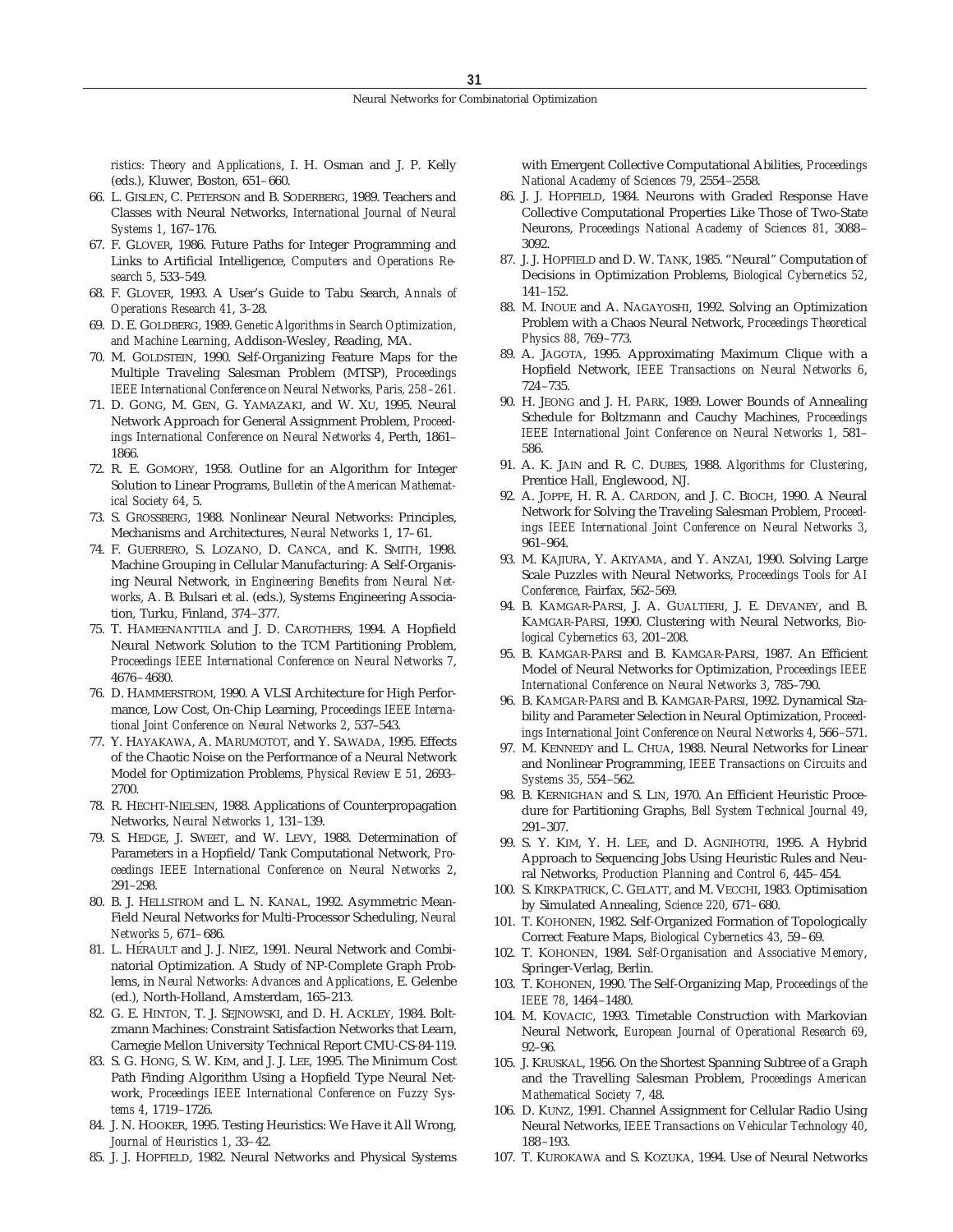for the Optimum Frequency Assignment Problem, *Electronics and Communications in Japan, Part 1, 77*, 106–116.

- 108. J. S. LAI, S. Y. KUO, and I. Y. CHEN, 1994. Neural Networks for Optimization Problems in Graph Theory, *Proceedings IEEE International Symposium on Circuits and Systems 6*, 269–272.
- 109. W. K. LAI and G. G. COGHILL, 1992. Genetic Breeding of Control Parameters for the Hopfield/Tank Neural Net, *Proceedings International Joint Conference on Neural Networks 4*, 618– 623.
- 110. W. K. LAI and G. G. COGHILL, 1994. Initialising the Continuous Hopfield Net, *Proceedings International Conference on Neural Networks 7*, 4640–4644.
- 111. A. H. LAND and A. G. DOIG, 1960. An Automatic Method of Solving Discrete Programming Problems, *Econometrica 28*, 497– 520.
- 112. B. W. LEE and B. J. SHEU, 1989. Design of a Neural-Based A/D Converter Using Modified Hopfield Network, *IEEE Journal of Solid-State Circuits 24*, 1129–1135.
- 113. H.-M. LEE and C.-C. HSU, 1990. Neural Network Processing Through Energy Minimization with Learning Ability to the Multiconstraint Zero-One Knapsack Problem, *Proceedings Tools for AI Conference*, Fairfax, Virginia, 548–555.
- 114. S. LEE and J. PARK, 1993. Dual-Mode Dynamics Neural Network (D2NN) for Knapsack Packing Problem, *Proceedings International Joint Conference on Neural Networks 3*, Nagoya, 2425– 2428.
- 115. S. LIN and B. W. KERNIGHAN, 1973. An Effective Heuristic Algorithm for the Travelling Salesman Problem, *Operations Research 21*, 498–516.
- 116. W. LIN, J. G. DELGADO-FRIAS, G. G. PECHANEK, and S. VASSILI-ADIS, 1994. Impact of Energy Function on a Neural Network Model for Optimization Problems, *Proceedings IEEE International Conference on Neural Networks 7*, 4518–4523.
- 117. Y. LIN, L. M. AUSTIN, and J. R. BURNS, 1992. An Intelligent Algorithm for Mixed-Integer Programming Models, *Computers and Operations Research 19*, 461–468.
- 118. R. LISTER, 1993. Annealing Networks and Fractal Landscapes, *Proceedings IEEE International Conference on Neural Networks 1*, 257–262.
- 119. J. T-H. LO, 1992. A New Approach to Global Optimization and its Applications to Neural Networks, *Proceedings IEEE International Joint Conference on Neural Networks 4*, 600–605.
- 120. C.-K. LOOI, 1992. Neural Network Methods in Combinatorial Optimization, *Computers and Operations Research 19*, 191–208.
- 121. N. MANSOUR, 1994. Parallel Physical Optimization Algorithms for Allocating Data to Multicomputer Nodes, *Journal of Supercomputing 8*, 53–80.
- 122. Y. MATSUYAMA, 1991. Self-Organization via Competition, Cooperation and Categorization Applied to Extended Vehicle Routing Problems, *Proceedings International Joint Conference on Neural Networks 1*, 385–390.
- 123. H. MAUSSER, M. J. MAGAZINE, and J. B. MOORE, 1993. Application of an Annealed Neural Network to a Timetabling Problem, Working Paper, School of Business Administration, University of Colorado at Boulder.
- 124. A. MEHREZ, Y. YUAN, and A. GAFNI, 1988. Stable Solution vs. Multiplicative Utility Solutions for the Assignment Problem, *Operations Research Letters 7*, 131–139.
- 125. G. L. NEMHAUSER and L. A. WOLSEY, 1988. *Integer and Combinatorial Optimization*, John Wiley & Sons, New York.
- 126. H. NONAKA and Y. KOBAYASHI, 1992. Sub-Optimal Solution Screening in Optimization by Neural Networks, *Proceedings International Joint Conference on Neural Networks 4*, 606–611.
- 127. H. NOZAWA, 1994. Solution of the Optimization Problem Using

the Neural Network Model as a Globally Coupled Map, in *Towards the Harnessing of Chaos*, M. Yamaguti (ed.), Elsevier Science B. V., Amsterdam, 99–114.

- 128. K. E. NYGARD, P. JUELI, and N. KADABA, 1990. Neural Networks for Selecting Vehicle Routing Heuristics, *ORSA Journal of Computing 2*, 353–364.
- 129. M. OHLSSON, C. PETERSON, and B. SODERBERG, 1993. Neural Networks for Optimization Problems with Inequality Constraints: The Knapsack Problem, *Neural Computation 5*, 331–339.
- 130. I. H. OSMAN and G. LAPORTE, 1996. Metaheuristics: A Bibliography, *Annals of Operations Research 63*, 513–623.
- 131. R. PADMAN, 1991. Choosing Solvers in Decision Support Systems. A Neural Network Application in Resource-Constrained Project Scheduling, in *Recent Developments in Decision Support Systems 101*, Springer-Verlag, Berlin, 539–574.
- 132. C. PETERSON and J. ANDERSON, 1988. Neural Networks and NP-Complete Optimization Problems: A Performance Study on the Graph Bisection Problem, *Complex Systems 2*, 59–89.
- 133. C. PETERSON and B. SODERBERG, 1989. A New Method for Mapping Optimization Problems onto Neural Networks, *International Journal of Neural Systems 1*, 3–22.
- 134. C. PETERSON and B. SODERBERG, 1993. Artificial Neural Networks, in *Modern Heuristic Techniques for Combinatorial Problems*, C. R. Reeves (ed.), Blackwell Scientific Publications, Oxford, 197–242.
- 135. P. R. PHILIPOOM, L. P. REES, and L. WIEGMANN, 1994. Using Neural Networks to Determine Internally Set Due-Date Assignments for Shop Scheduling, *Decision Sciences 26*, 825–851.
- 136. L. K. PLATZMAN and J. J. BARTHOLDI, 1989. Spacefilling Curves and the Planar Travelling Salesman Problem, *Journal of the ACM 36*, 719–737.
- 137. M. O. POLIAC, E. B. LEE, J. R. SLAGLE, and M. R. WICK, 1987. A Crew Scheduling Problem, *Proceedings IEEE International Conference on Neural Networks 2*, 779–786.
- 138. C. PORNAVALAI, G. CHAKRABORTY, and N. SHIRATORI, 1995. Neural Networks for Solving Constrained Steiner Tree Problem, *Proceedings IEEE International Conference on Neural Networks 4*, 1867–1870.
- 139. J.-Y. POTVIN, 1993. The Traveling Salesman Problem: A Neural Network Perspective, *ORSA Journal on Computing 5*, 328–348.
- 140. J.-Y. POTVIN and C. ROBILLARD, 1995. Clustering for Vehicle Routing with a Competitive Neural Network, *Neurocomputing 8*, 125–139.
- 141. P. W. PROTZEL, D. L. PALUMBO, and M. K. ARRAS, 1993. Performance and Fault Tolerance of Neural Networks for Optimization, *IEEE Transactions on Neural Networks 4*, 600–614.
- 142. J. RAMANUJAM and P. SADAYAPPAN, 1995. Mapping Combinatorial Optimization Problems onto Neural Networks, *Information Sciences 82*, 239–255.
- 143. H. E. RAUCH and T. WINARSKE, 1988. Neural Networks for Routing Communications Traffic, *IEEE Control Systems Magazine*, April, 26–31.
- 144. C. P. RAVIKUMAR and N. VEDI, 1995. Heuristic and Neural Algorithms for Mapping Tasks to a Reconfigurable Array, *Microprocessing and Microprogramming 41*, 137–151.
- 145. C. R. REEVES (ed.), 1993. *Modern Heuristic Techniques for Combinatorial Problems*, Blackwell Scientific Publications, Oxford.
- 146. H. RITTER and K. SCHULTEN, 1988. Kohonen's Self-Organizing Maps: Exploring their Computational Capabilities, *Proceedings IEEE International Conference on Neural Networks 1*, 109–116.
- 147. R. ROMANO, O. MAIMON, and M. FURST, 1989. Neural Net Implementation for Assigning a Product to a Production Line, *Proceedings of the IEEE International Joint Conference on Neural Networks 2*, 577 (abstract only).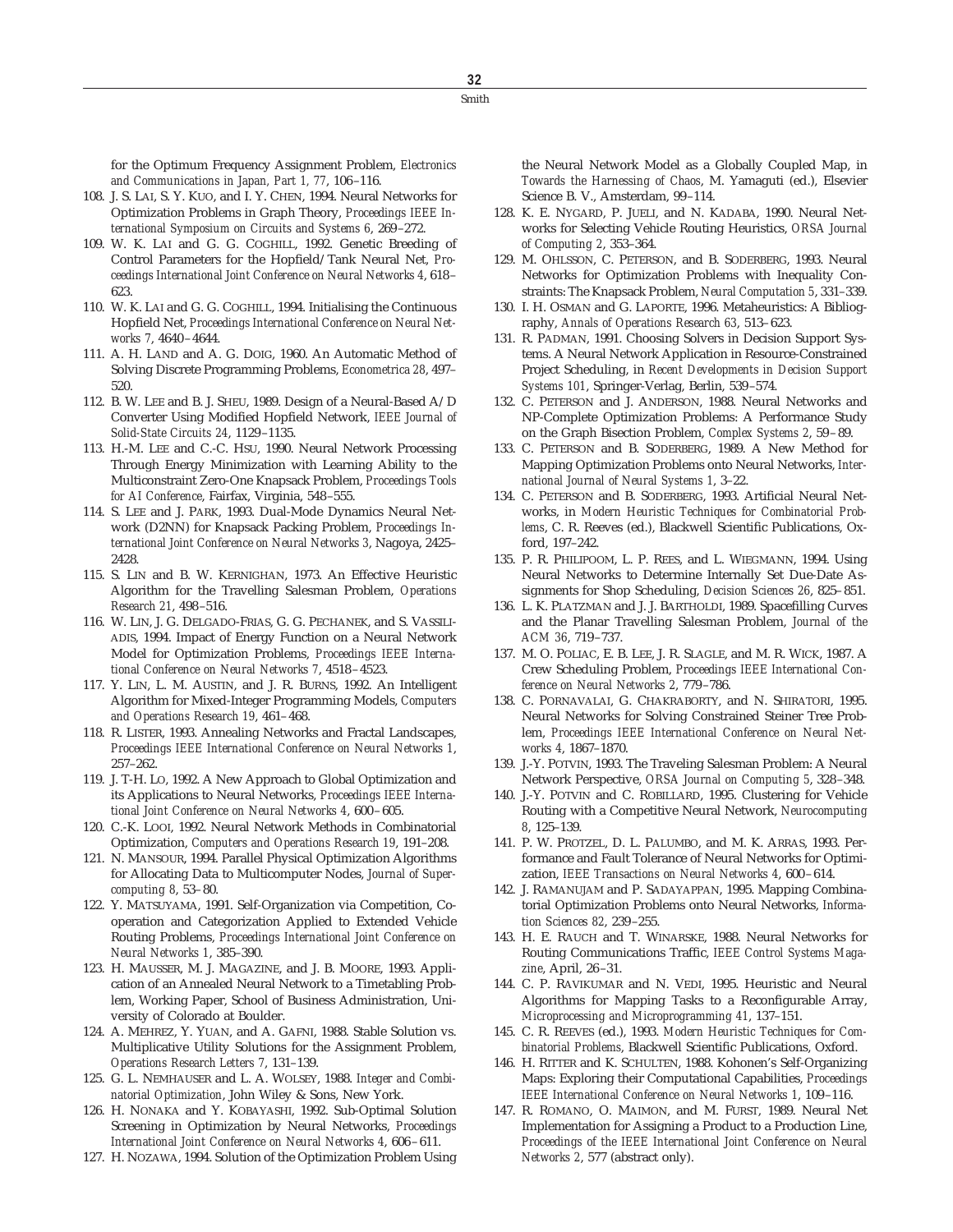#### Neural Networks for Combinatorial Optimization

- 148. B. ROYSAM and A. K. BHATTACHARJYA, 1992. Hierarchically Structured Unit-Simplex Transformations for Parallel Distributed Optimization Problems, *IEEE Transactions on Neural Networks 3*, 108–124.
- 149. S. SATYANARAYANA, Y. P. TSIVIDIS, and H. P. GRAF, 1992. A Reconfigurable VLSI Neural Network, *IEEE Journal of Solid-State Circuits 27*, 67–81.
- 150. J. D. SCHAFFER, D. WHITLEY, and L. J. ESHELMAN, 1992. Combinations of Genetic Algorithms and Neural Networks. A Survey of the State of the Art, *Proceedings of the International Workshops on Combinations of Genetic Algorithms and Neural Networks*, 1–37.
- 151. H. N. SCHALLER, 1993. Problem Solving by Global Optimization: The Rolling Stone Neural Network, *Proceedings International Joint Conference on Neural Networks 2*, Nagoya, 1481–1484.
- 152. R. SHARDA, 1994. Neural Networks for the MS/OR Analyst: An Application Bibliography, *Interfaces 24*, 116–130.
- 153. B. SHEU, E. CHOU, R. TSAI, and D. CHEN, 1995. VLSI Neural Networks: Design Challenges and Opportunities, in *Computational Intelligence*, M. Palaniswami, Y. Attikiouzel, R. J. Marks II, D. Fogel, and T. Fukada (eds.), IEEE Press, New York, 261–271.
- 154. K. SMITH, 1995. Solving the Generalized Quadratic Assignment Problem using a Self-Organising Process, *Proceedings IEEE International Conference on Neural Networks 4*, Perth, 1876–1879.
- 155. K. SMITH, M. PALANISWAMI, and M. KRISHNAMOORTHY, 1996. A Hybrid Neural Approach to Combinatorial Optimization, *Computers and Operations Research 23*, 597–610.
- 156. K. SMITH, 1996. An Argument for Abandoning the Traveling Salesman Problem as a Neural Network Benchmark, *IEEE Transactions of Neural Networks 7*, 1542–1544.
- 157. K. SMITH, M. PALANISWAMI, and M. KRISHNAMOORTHY, 1996. Traditional Heuristic versus Hopfield Neural Network Approaches to a Car Sequencing Problem, *European Journal of Operational Research 93*, 300–316.
- 158. K. SMITH and M. PALANISWAMI, 1997. Static and Dynamic Channel Assignment Using Neural Networks, *IEEE Journal on Selected Areas in Communications 15*, 238–249.
- 159. K. SMITH, M. KRISHNAMOORTHY, and M. PALANISWAMI, 1996. Neural versus Traditional Approaches to the Location of Interacting Hub Facilities, *Location Science 4*, 155–171.
- 160. H. SZU, 1988. Fast TSP Algorithm Based on Binary Neuron Output and Analog Input Using Zero-Diagonal Interconnect Matrix and Necessary and Sufficient Conditions of the Permutation Matrix, *Proceedings IEEE International Conference on Neural Networks 2*, 259–266.
- 161. H. SZU and R. HARTLEY, 1987. Fast Simulated Annealing, *Physics Letters A 122*, 157–162.
- 162. G. A. TAGLIARINI and E. W. PAGE, 1987. Solving Constraint Satisfaction Problems with Neural Networks, *Proceedings IEEE International Conference on Neural Networks 3*, 741–747.
- 163. T. TAKADA, K. SANOU, and S. FUKUMARA, 1995. A Neural-Network Systems for Solving an Assortment Problem in the Steel-Industry, *Annals of Operations Research 57*, 265–281.
- 164. M. TAKAHASHI, K. KYUMA, and E. FUNADA, 1993. 10000 Cell Placement Optimization using a Self-Organizing Map, *Proceedings International Joint Conference on Neural Networks 3*, 2417– 2420.
- 165. Y. TAKEFUJI, 1992. *Neural Network Parallel Computing*, Kluwer Academic Publishers, Boston, MA.
- 166. Y. TAKEFUJI and K. C. LEE, 1991. Artificial Neural Networks for Four-Coloring Map Problems and K-Colorability Problems, *IEEE Transactions on Circuits and Systems 38*, 326–333.
- 167. Y. TAKEFUJI and H. SZU, 1989. Design of Parallel Distributed

Cauchy Machines, *Proceedings IEEE International Joint Conference on Neural Networks 1*, 529–532.

- 168. D. W. TANK and J. J. HOPFIELD, 1986. Simple Neural Optimization Networks: An A/D Converter, Signal Decision Circuit and a Linear Programming Circuit, *IEEE Transactions on Circuit Systems 33*, 533–541.
- 169. D. A. THOMAE and D. VAN DEN BOUT, 1990. Encoding Logical Constraints into Neural Network Cost Functions, *Proceedings International Joint Conference on Neural Networks 3*, San Diego, 863–868.
- 170. Y. UESAKA, 1993. Mathematical Basis of Neural Networks for Combinatorial Optimization Problems, *Optoelectronics 8*, 1–9.
- 171. M. K. UNALTUNA and V. PITCHUMANI, 1994. Unsupervised Competitive Learning Neural Network Algorithms for Circuit Bipartitioning, *Proceedings World Congress on Neural Networks 1*, San Diego, 302–307.
- 172. K. URAHAMA and H. NISHIYUKI, 1993. Neural Algorithms for Placement Problems, *Proceedings International Joint Conference on Neural Networks 3*, Nagoya, 2421–2424.
- 173. A. I. VAKHUTINSKY and B. L. GOLDEN, 1994. Solving Vehicle Routing Problems Using Elastic Nets, *Proceedings IEEE International Conference on Neural Networks 7*, 4535–4540.
- 174. A. I. VAKHUTINSKY and B. L. GOLDEN, 1995. A Hierarchical Strategy for Solving Traveling Salesman Problems Using Elastic Nets, *Journal of Heuristics 1*, 67–76.
- 175. S. VAITHAYANATHAN and J. IGNIZIO, 1992. A Stochastic Neural Network for Resource Constrained Scheduling, *Computers and Operations Research 19*, 241–254.
- 176. S. VAITHYANATHAN, H. OGMEN, and J. IGNIZIO, 1994. Generalized Boltzmann Machines for Multidimensional Knapsack Problems, *Intelligent Engineering Systems Through Artificial Neural Networks 4*, ASME Press, New York, 1079–1084.
- 177. D. E. VAN DEN BOUT and T. K. MILLER III, 1988. A Travelling Salesman Objective Function That Works, *Proceedings IEEE International Conference on Neural Networks 2*, 299–303.
- 178. D. E. VAN DEN BOUT and T. K. MILLER III, 1989. Improving the Performance of the Hopfield-Tank Neural Network through Normalization and Annealing, *Biological Cybernetics 62*, 129– 139.
- 179. D. E. VAN DEN BOUT and T. K. MILLER III, 1990. Graph Partitioning Using Annealed Neural Networks, *IEEE Transactions on Neural Networks 1*, 192–203.
- 180. P. VAN HENTENRYCK, 1989. *Constraint Satisfaction in Logic Programming*, MIT Press, Cambridge, MA.
- 181. R. VAN VLIET and H. CARDON, 1991. Combining a Graph Partitioning and a TSP Neural Network to Solve the MTSP, in *Artificial Neural Networks 2*, T. Kohonen, K. Makisara, O. Simula, and J. Kangas (eds.), North Holland, Amsterdam, 157– 162.
- 182. M. VERLEYSEN and P. JESPERS, 1989. An Analog VLSI Implementation of Hopfield's Neural Network, *IEEE Micro*, December, 46–55.
- 183. M. VIDYASAGAR, 1993. Location and Stability of the High-Gain Equilibria of Nonlinear Neural Networks, *IEEE Transactions on Neural Networks 4*, 660–672.
- 184. V. V. VINOD, S. GHOSE, and P. P. CHAKRABARTI, 1996. Resultant Projection Neural Networks for Optimization Under Inequality Constraints, *IEEE Transactions on Systems, Man, and Cybernetics Part B 26*, 509–521.
- 185. E. WACHOLDER, 1990. A Neural Network-Based Optimization Algorithm for the Static Weapon-Target Assignment Problem, *ORSA Journal on Computing 1*, 232–246.
- 186. E. WACHOLDER, J. HAN, and R. C. MANN, 1991. An Extension of the Hopfield-Tank Model for Solution of the Multiple TSP,